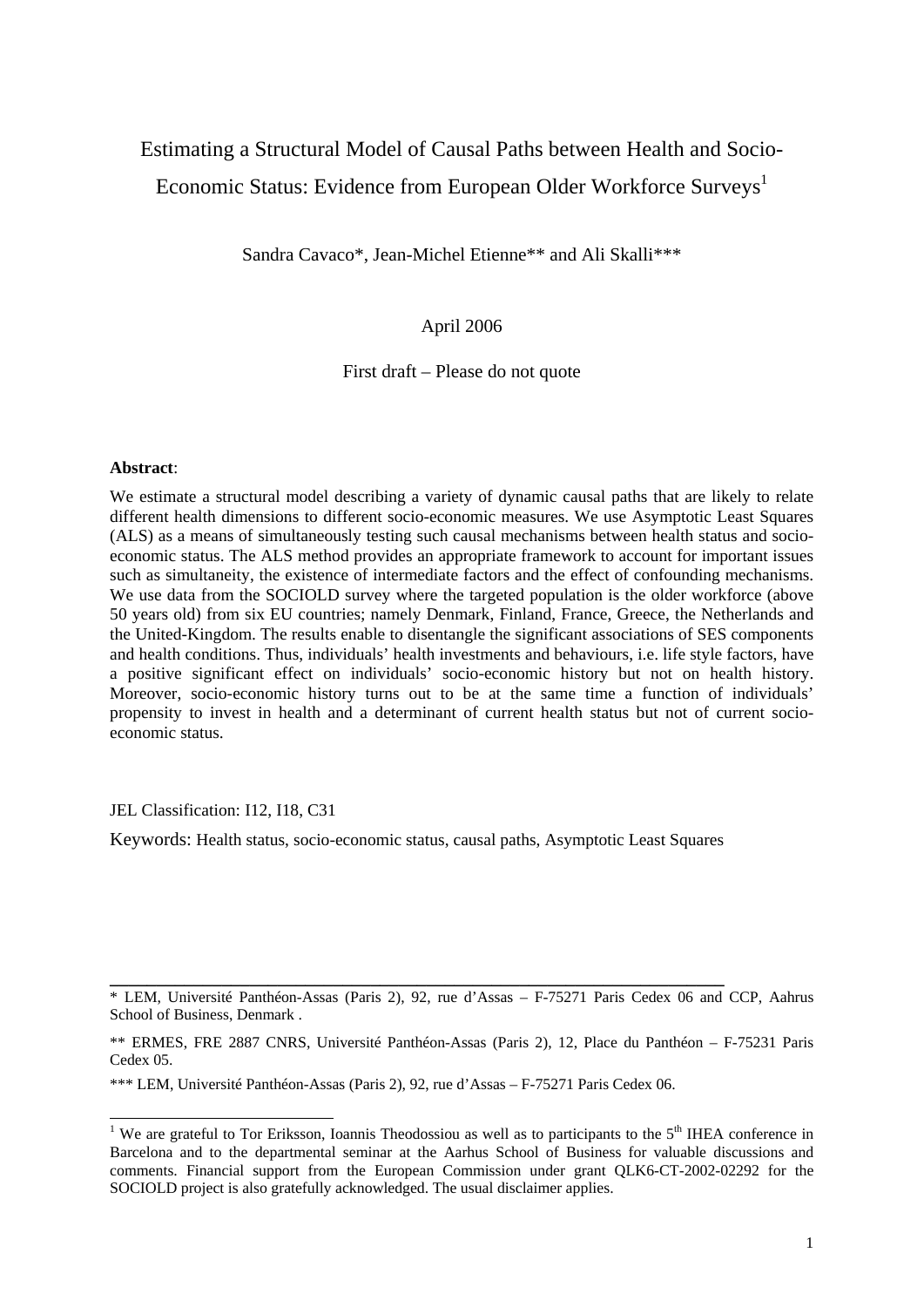#### **1. Introduction**

During the last two decades, a fairly large literature has built up suggesting that socioeconomic status (SES) has important implications for health.<sup>2</sup> Whilst few researchers would argue against such a positive relationship both within and across countries (see Adler *et al.*, 1994; van Doorslaer *et al.*, 1997), the main direction of causality between income and health is open to more debate (Smith, 1999; Benzeval *et al.*, 2000; Case *et al.*, 2002; Adams *et al.*, 2003; Meer *et al.*, 2003). On the one hand, as noted by Deaton and Paxton (1998), "There is a well-documented but poorly understood gradient linking socio-economic status to a wide range of health outcomes". On the other hand, policy makers need a clear picture of the mechanisms underlying the social health gradient to better target the reduction of health inequalities among citizens.

The demand for health model developed by Grossman (1972) assumes that individuals inherit an initial stock of health, which depreciates with age and increases with health investments. The stock of health at a given point of time is the cumulative outcome of an entire history of past resources, past health behaviours and past consumption. The occurrence of a disability can be the result of shocks (life events, accidents, etc.) but it can also result from a gradual process of health deterioration.

Most of the existing literature relies implicitly or explicitly on Grossman's model of health accumulation, which provides an insight on how health is formed not only from investments in medical care but also from health-related behaviours. One corollary of this model is that if socio-economic differences determine the propensity to invest in medical care and/or lifestyle behaviours, then they should influence individuals' health as well. Hence, the main issue in empirical studies is that of whether socio-economic differences affect the various dimensions of individual health status. Examples of such analyses are those by Hitiris and Posnett (1992) and Rhum (2000) who both use state-level data and those by Martelin (1994), Everson *et al.,* (2002) and O'Reilly (2002) who rely on individual data. The evidence suggests that social conditions are important determinants of health, even more important than access to health care *per se* (Pincus *et al*, 1998). Socio-economic factors that were found to affect health inequalities are income (Ecob and Davey Smith, 1999; Soobadeer and Le Clere, 1999; Fiscella and Franks, 2000; Deaton and Paxton, 2001), occupational status indicators (Or, 2000), education (van Rossum *et al.*, 2000; Everson *et al.*, 2002), genetic endowments (Smith

 2 See Smith (1999), Goldman (2001) and Skalli *et al.* (2006) for comprehensive literature reviews.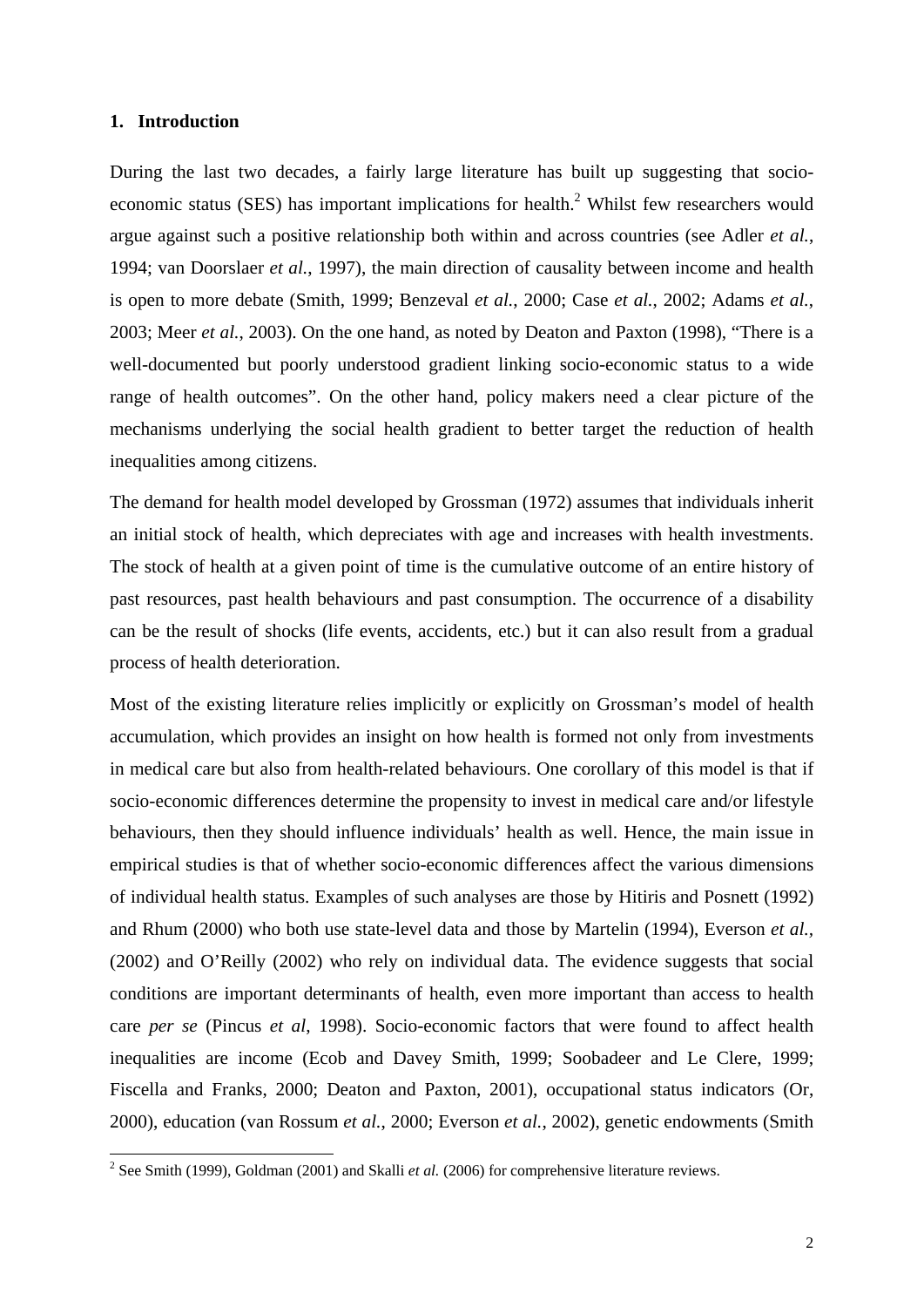and Kington, 1997), lifestyle factors (Or, 2000; Osler *et al.*; 2002, Sturm and Gresenz, 2002; Contoyannis and Jones, 2004) and past demographic history (Grundy and Holt, 2000).

Recent studies have also focused on the importance of early childhood environment on adults' health and labour market outcomes (Case *et al.*, 2002; Currie and Hyson, 1999; Currie and Stabile, 2003; Case *et al.*, 2005). Childhood socio-economic conditions have been found to have an impact on adults' health, independent of their socioeconomic conditions (Blane *et al.*, 1993; Kuh *et al.*, 1997; Reynolds & Ross, 1998). Thus, early childhood conditions have a significant direct effect on the rate of health depreciation as well as on employment statuses over the life cycle. For instance, Lindeboom *et al.* (2005) show that early childhood factors influence both the rate of accidents and the probability of getting a disability. Therefore, both early childhood factors, which are out of individuals' control, and the sequential decision process they have adopted throughout their life cycle determine individuals' health and socioeconomic status at later stages of their working lives (Grossman, 1972; Smith, 1999).

Thus, the literature suggests that the effect of socio-economic conditions on health status may take various paths. Put differently, a large number of causal mechanisms might be at play (Preston and Taubman, 1994; Smith and Kington, 1997, Smith, 1999) and the crucial issue is that of how to disentangle causal from ecological effects. In addition, these causal paths are either reinforced or weakened by the effects of *intermediate factors*. For instance, while SES influences the propensity to consume medical care, the latter, in turn, is likely to influence health. Likewise, childhood environment might have an impact on school performance which, in turn, might influence future SES and hence, future health. Moreover, there might be *cofounders* at play as well. That is, factors which influence both health and SES. For instance, time discounting and risk aversion behaviours are likely to have an influence on health investments but also on schooling decisions, the latter being important determinants of SES. Besides, time preference influences health-affecting behaviour like smoking, exercising or following dietary restrictions (Fuchs, 1986). Higher rates of time preference lead to lower demand for longevity and less investment in health (Erlich and Chuma, 1990).

Ideally, one would also need to account for reverse causality as health status may influence SES since poor health is likely to reduce earnings and wealth accumulation power (Smith, 1999). More than multiple causal paths, intermediate factors and cofounders, this issue has been the subject of many studies. In general, however, reverse causality is accounted for by modelling one of the two pathways and by controlling for the endogeneity of the causal (righthand side) variable. One example of such studies is the one by Chapman and Hariharan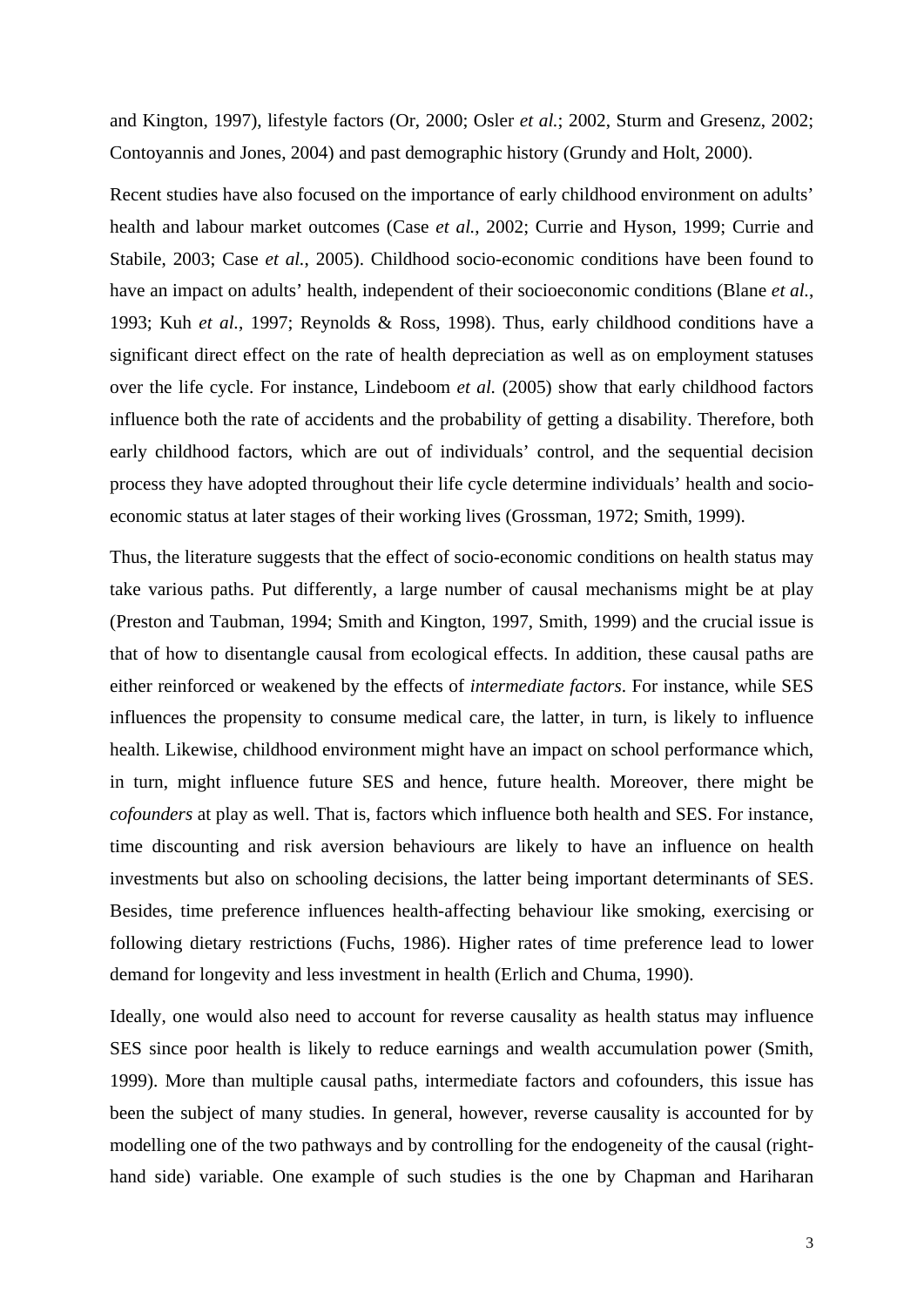(1994) who attempt to control for the endogeneity of income in a health equation, using information on previous health. An alternative approach consists in using longitudinal data while controlling for individual fixed effects (Smith and Kington, 1997). However, genetically predetermined diseases, environmental factors that are not related to fixed individual traits are also likely to have an effect on SES variables. Thus, controlling for fixed effects does alleviate some endogeneity, but does not necessarily eliminate it.

Besides the possibility they offer to control for individual heterogeneity, panel data also have a number of features that are very helpful given the complexity of the association between health and SES. Adams *et al.* (2003) for instance consider a structural model describing a variety of potential causal paths between individual health history, health events, tastes and behaviours, socio-economic history and socio-economic events. Then, using longitudinal data of American elderly people, they conduct Granger-type causality tests to discriminate between actual causal effects and ecological ones. They come to the conclusion that some of the supposedly possible paths play actually no role.

To tackle these issues, we adopt an analogous approach in this paper. We depart from a structural model in order to identify the association between health and SES that is very similar to Adams *et al.*'s (2003). However in contrast to them, we use cross-section data of the older workforce (50 and older) from 6 EU countries and estimate our structural model using Asymptotic Least Squares (ALS). This way, we are able to test for the validity of each of the underlying causal paths postulated by the model, controlling for selection, reverse causality and simultaneity.

The paper is organised as follows. Section 2 describes the data as well as the empirical set-up. Section 3 discusses the results and section 4 concludes the paper.

## **2. Data and Empirical Set-up**

#### *2.1. Data*

We use the so-called SOCIOLD survey which comprises 6 country-specific cross-sectional datasets, covering Denmark, Finland, France, Greece, the Netherlands and the United-Kingdom. The questionnaire has been designed by the partners of the EU-funded SOCIOLD research project and the survey has been conducted in 2004 by interview private companies in the different countries. Interviews have been carried out via internet among the older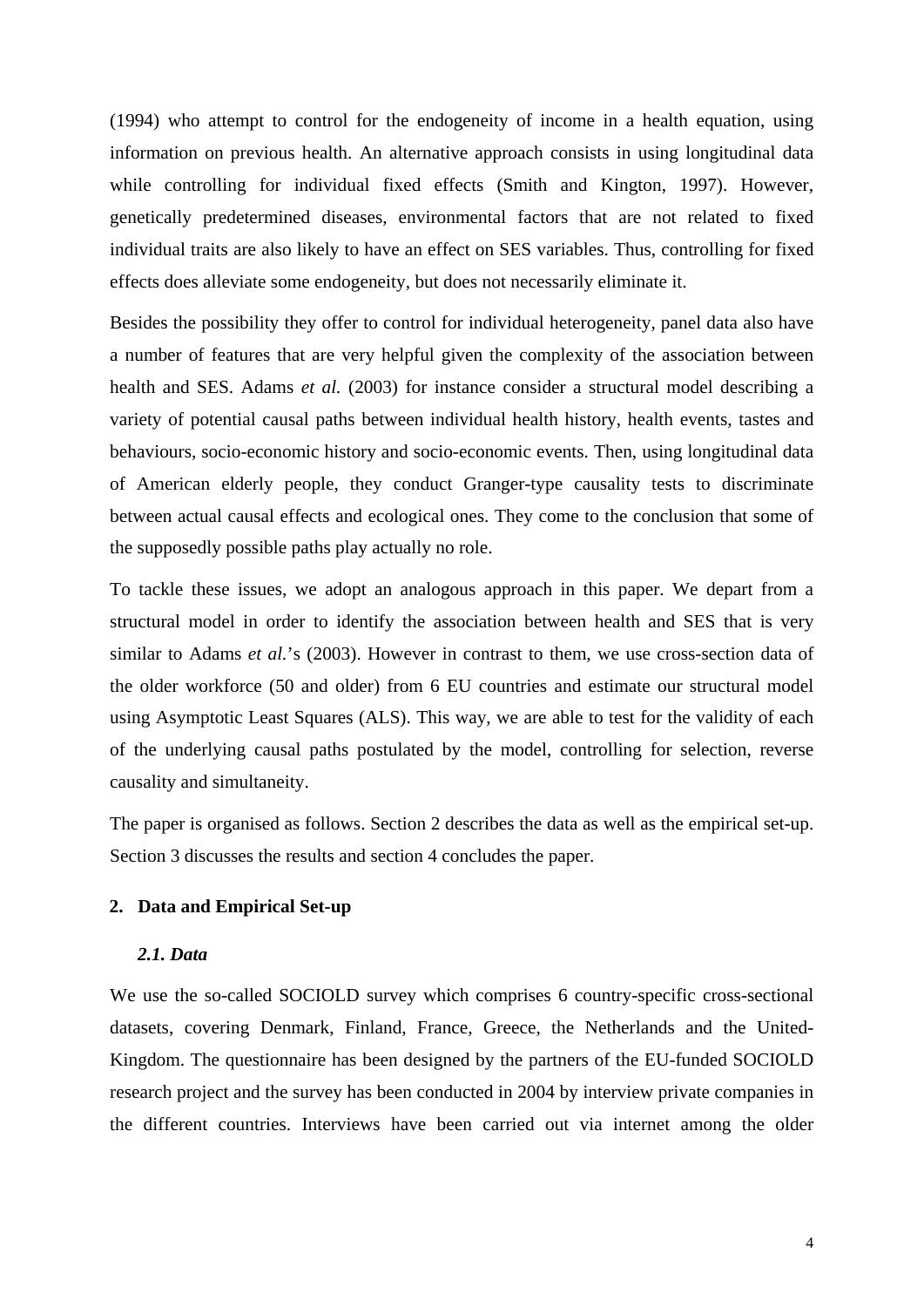workforce (users 50 or older), the targeted number of exploitable questionnaires being 1000 in each country.

The questionnaire was designed in order to address the following broad questions at the centre of the SOCIOLD project; namely:

- $\triangleright$  How does individual socio-economic and/or occupational status affect the physical and mental health and sense of well being of older individuals of working age?
- $\triangleright$  How does individual socio-economic and/or occupational status affect the ability of older workers to participate in the labour market?

The resulting data provide new information about a variety of dimensions of both health and socio-economic status of the older workforce. These include objective as well as subjective measures of respondents' health both at the time of interview and in the past, thus a detailed description of both current health status and health history is available. Likewise, SES is described through a large number of indicators, including household income, education, employment status, occupational status. In addition, the questionnaire gathers information about respondents' socio-economic family background as well as about their own socioeconomic history. Moreover, for a number of life style indicators (smoking, alcohol consumption, dietary habits, physical activity, etc.) respondents are asked to describe their evolution over time. Eventually, a large number of childhood environment and living conditions indicators is collected, including housing conditions, school attendance, social and economic environment. Detailed descriptive statistics are displayed in Appendix 2, Table A.1.

These data provide us relevant information to estimate our structural model, except perhaps, for accurate genetic endowments or intra-uterine information which are unfortunately missing. Thus, they allow us to estimate the model structure described in the next section, with a view to testing for potential causal paths between more specifically Socio-Economic Status Events (SESE), Health Events (HE), Socio-Economic Status History (SESH), Health History (HH), and Taste and Behaviours (TB).

## *2.2. The Model*

We depart from the model structure suggested by Adams *et al.* (2003) and which is summarised in Fig. 1 below. This figure highlights the main causal paths between health and SES that are likely to be at play. First, genetic factors might influence individuals' tastes and hence, their health accumulation behaviour either in terms of health care consumption or in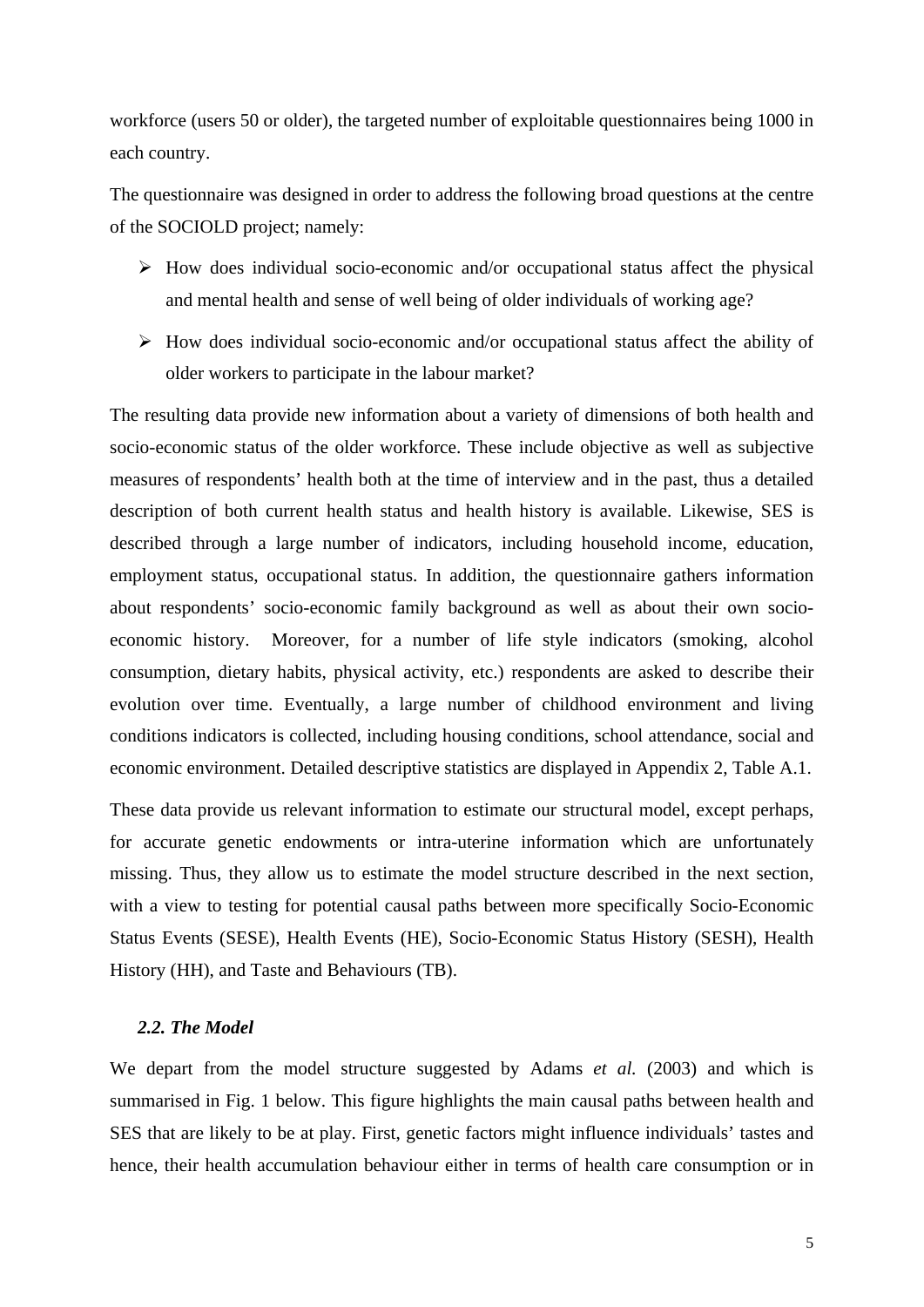terms of life style attitudes. But, as a part of individuals' initial endowments, they are also likely to condition their health history. Second, the figure also states that individual tastes and behaviours are also potential determinants of both her/his socio-economic and health history. For instance, risk and time preferences might simultaneously determine individuals' willingness to invest both in health and in education. Of course, the health events one experiences might result either from her/his health history, from her/his past SES or from both. Poor health during childhood is likely to favour the occurrence of chronic diseases during adult life. Likewise, poorly educated people are likely to be less aware than others of the importance of hygiene or of preventive medical care. High SES households have a better knowledge about how to maintain and improve their health and they can devote more resources to health investments. However, health and SES history are also likely to cumulatively have a direct influence on current SES. On the one hand, unhealthy individuals may be less able to achieve education, earn and accumulate wealth. On the other hand, a poor SES history might result in both low earnings and wealth accumulation and then in relatively low current income.



Fig. 1. Causal paths between socio-economic status and health status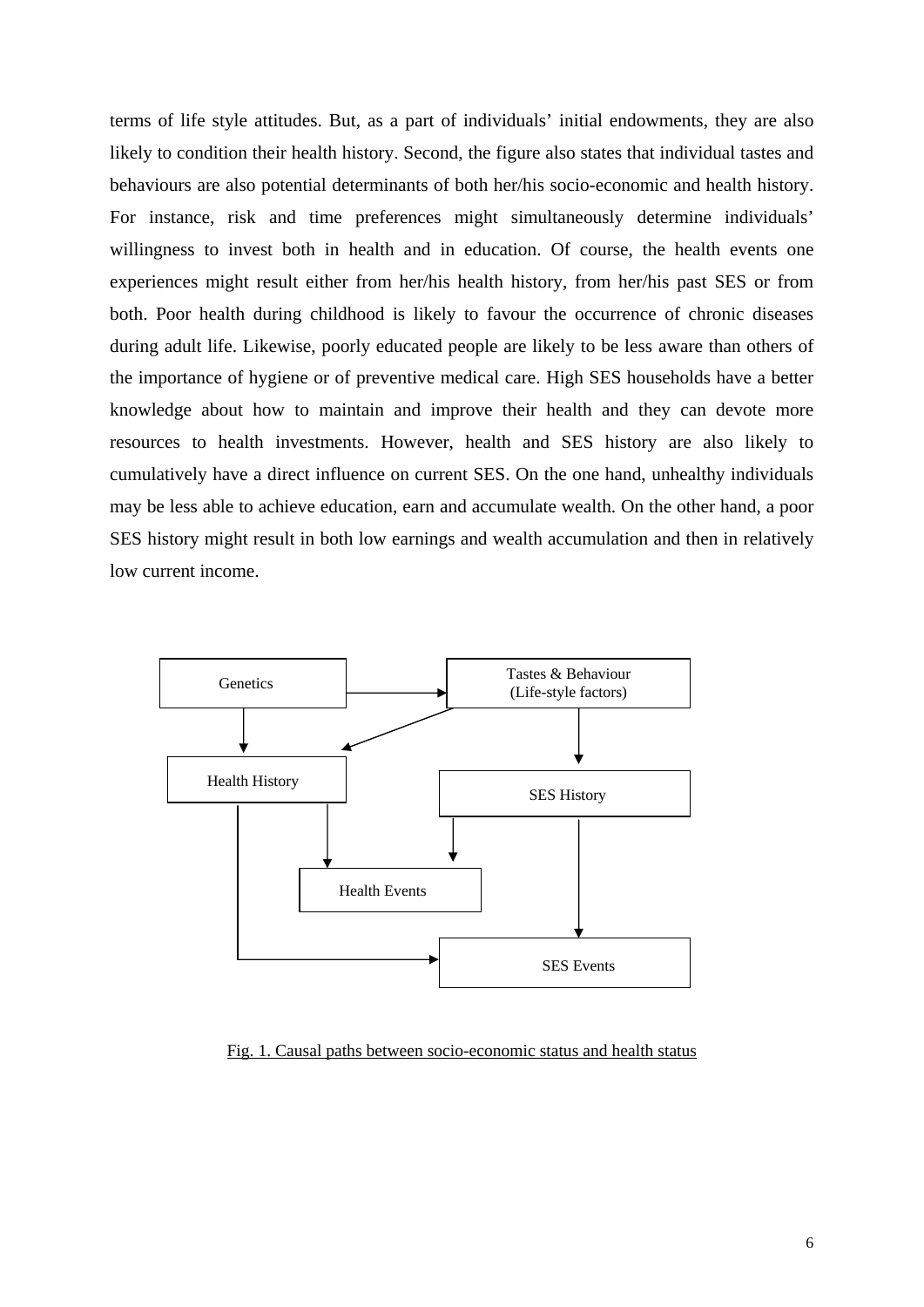We model these causal paths as a system of five simultaneous equations which can be written as:

$$
\begin{cases}\nY_1 = \gamma_{13}Y_3 + \gamma_{14}Y_4 + X_1\beta_1 + u_1 \\
Y_2 = \gamma_{23}Y_3 + \gamma_{24}Y_4 + X_2\beta_2 + u_2 \\
Y_3 = \gamma_{35}Y_5 + X_3\beta_3 + u_3 \\
Y_4 = \gamma_{45}Y_5 + X_4\beta_4 + u_4 \\
Y_5 = X_5\beta_5 + u_5\n\end{cases}
$$
\n(1)

where  $Y_j$ ,  $j = 1, \dots, 5$ , are measures of socio-economic events (SESE), health events (HE), socio-economic history (SESH), health history (HH) and of tastes and behaviours (TB), respectively, *X<sub>i</sub>*,  $j = 1, \dots, 5$ , are vectors of exogenous explanatory variables,  $\gamma_{ih}$  and  $\beta_i$ ,  $j, h = 1, \dots, 5$ , are parameter vectors of conformable dimensions and *u<sub>i</sub>*,  $j = 1, \dots, 5$ , are error terms.

Our testing strategy which consists in simultaneously estimating the above model provides the following advantages:

- It simultaneously accounts for each of the causal paths postulated in Fig. 1;
- It properly treats intermediate factors. As an example, SESH appears in our model as being dependent of TB and as a determinant of SESE;
- Cofounders are taken into account in two ways. First, the *X* vectors might include common exogenous observable variables which are then considered as determinants of more than one endogenous *Y* variable. Second, unobserved cofounders are implicitly accounted for through the error structure of the simultaneous-equation model. Hence, the distributions of the *u* error terms are allowed to share common components;
- Reverse causality is explicitly modelled in the sense that SESH is treated as a determinant of HE whereas HH is treated as a determinant of SESE.

The sub-section explicitly describes each equation of the above model.

## *2.2.1. Tastes and Behaviours*

Ideally, the tastes and behaviours index should capture as many health-related individual attitudes as possible. Health is a consequence of various inputs including the adoption of healthy behaviours (dietary habits, exercise etc.) and the avoidance of unhealthy ones (smoking, drinking etc.). It is worth noting that not only are such attitudes likely to directly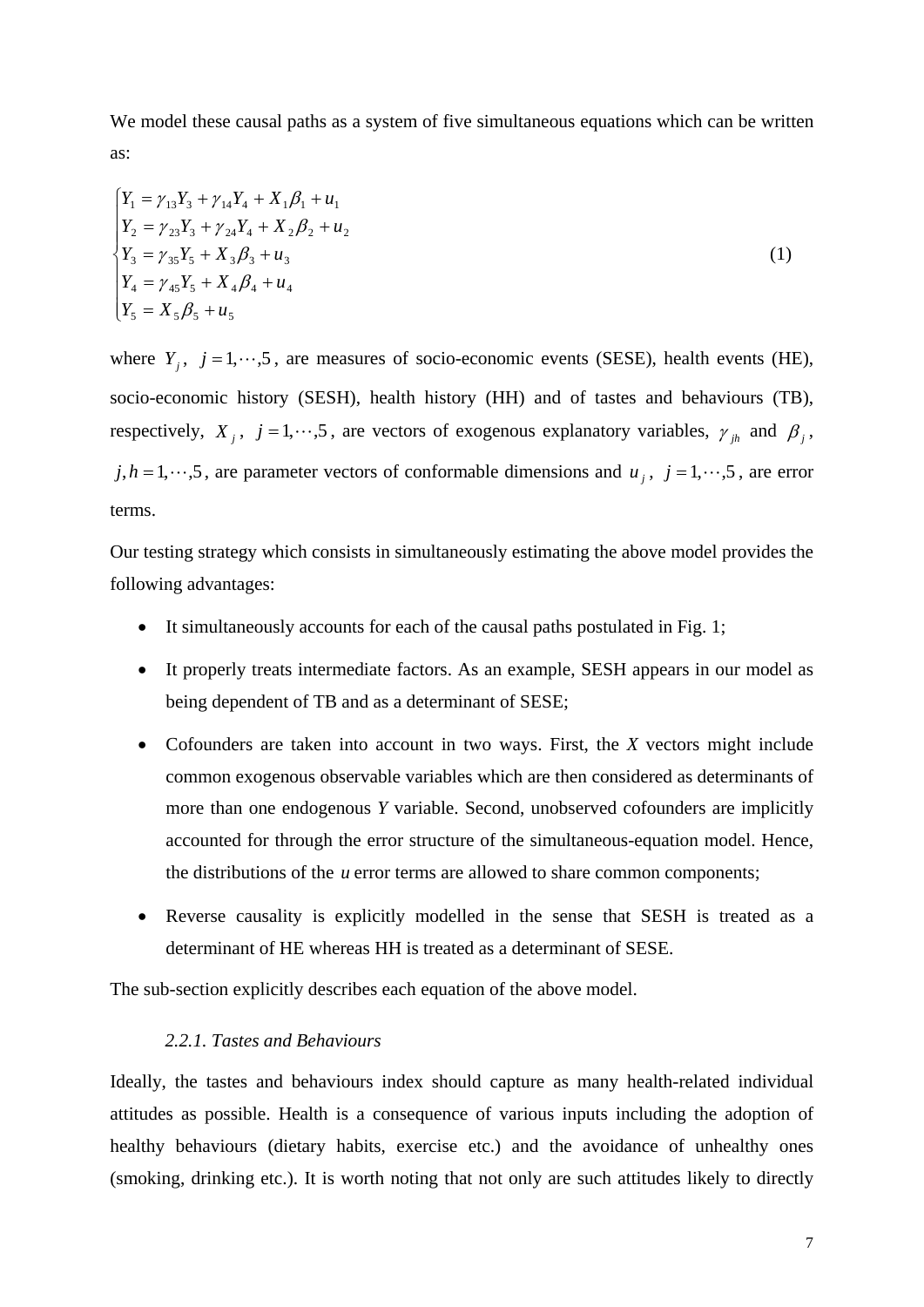influence health status, but they also reflect individuals' time preferences and attitudes towards risk. For instance, Barsky *et al.* (1997) offer some evidence for the impact of risk attitudes on lifestyle choices using experimental data. They find that risk tolerance is positively related to risky behaviours such as smoking and alcohol consumption. In this paper, we use principal components analysis to construct a single index from a large set of health investment indicators. These include the number of preventive medical visits during the last twelve months, the body mass index  $(BMI)^3$ , smoking history, exercising history, fish, fruits and vegetables, alcohol and water consumption. All these variables have been coded in such a way that the highest value of each indicator reflects a higher propensity to invest in health. The first principal component is used to construct the composite index of the individuals' tastes and lifestyle behaviours, namely  $Y_5$ .

The resulting variable is thus modelled as a linear function of a set, namely  $X_5$ , of variables describing individuals' genetic endowments and a set of demographic and childhood characteristics which act as control variables. Unfortunately, the data are neither designed to account for genetic factors nor do they contain any explicit information on these. Even though, we attempt to control for these factors by including a variable indicating whether one's father or mother or both have deceased due to some genetic disease.<sup>4</sup>

Demographic characteristics include a gender dummy, age and its square, the number of children, two qualification dummies for upper secondary and higher education (compulsory education is the reference) and three marital status dummies (eg. married, divorced and widowed), single being the omitted group.

Childhood environment is captured through family home characteristics when the respondent was 14 years old. They include the number of rooms in the family home, the number of people who lived in the same family home and a set of dummies indicating whether the respondent had to share her/his bed, whether the house toilet was inside or outside the house, whether there was any crime or vandalism in the area and whether the respondent was brought up in a single parent household.

 $\frac{3}{3}$  BMI is calculated by the index: weight in kg/(height in m)<sup>2</sup>.

<sup>&</sup>lt;sup>4</sup> In case one of, or both their parents have died, respondents had to indicate whether one of the following diseases was the cause of death: cardiovascular/heart disease, cerebro-vascular, respiratory, endocrine, musculoskeletal, gastro intestinal, genito-urinary, malignant growth, benign growth, diabetes and/or high blood pressure.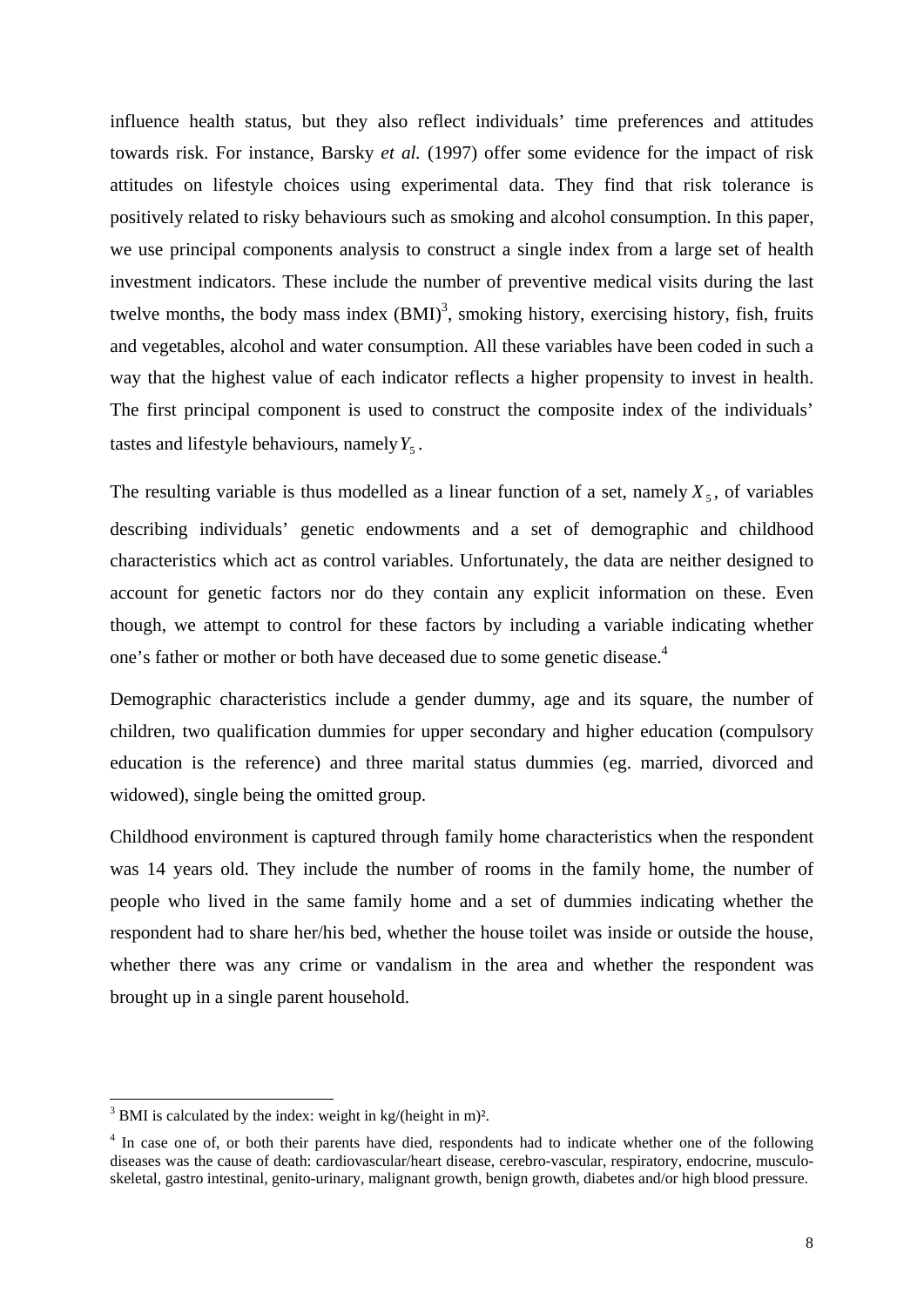Since the principal components approach results in a continuous non-censored variable, the Tastes and Behaviours equation is estimated using ordinary least squares, assuming the  $u<sub>5</sub>$ term to be normally distributed.

#### *2.2.2. The History Equations*

-

Individuals' history is modelled through a set of two equations, the first one describing their health history, namely  $Y_4$ , and the second one, their socio-economic history, namely  $Y_3$ . We use a probit model to estimate individuals' health history, assuming there exists a latent variable the observed counterpart of which is the self-assessment of individuals of their health status ten years prior to the survey<sup>5</sup>.

Unfortunately, this is the only health history information that is available in the data. The literature on self-reported health indicator argues that subjective measures may lead to substantial under-estimation of the effects of general health. The main criticism relies on the idea that individuals might use health to justify their decision not to work. That is, since health is one of the few legitimate reasons to be out of the labour force, individuals who face poor labour market opportunities rationalize their absence from the labour market by reporting poor health (Lindeboom *et al.*, 2005). Another argument is that relative deprivation, due to income inequality for instance, might induce individuals to assess lower health statuses. In addition, the distributions of subjective measures are in general difficult to compare across countries as they may contain cultural and institutional components.

It should, however, be noted that in this paper's context, health history is measured through a variable measuring how individuals assess their health ten years ago, not their current health. We believe that the above criticisms are less relevant for such a retrospective measure than for current self-assessed health.

Socio-economic history is captured through the total number of months respondents have been unemployed over the last ten years. We thus assume there is a latent socio-economic history measure, namely  $Y_3$ , the observed counterpart of which is the number of past unemployment months. Since a large proportion of individuals reported zero unemployment

<sup>&</sup>lt;sup>5</sup> Past self-assessed health is measured in the data through a 5-scale index, the lowest value indicating the poorest health status. The original variable has been translated into a binary indicator with value 1 for individuals reporting good and very good health.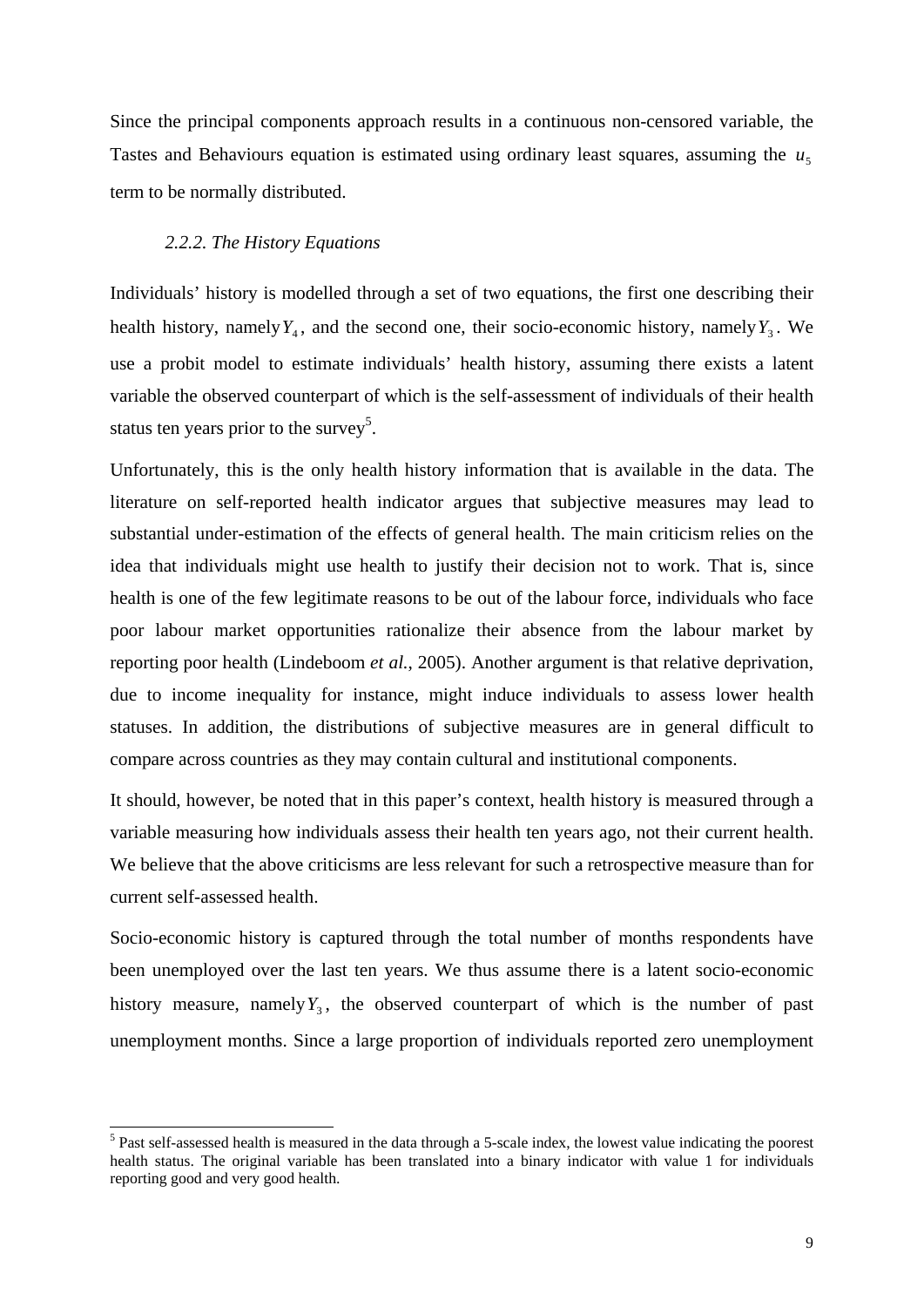spell, the socio-economic history can be considered as a left-censored dependent variable and be estimated by a tobit model<sup>6,7</sup>.

Actually in the data, we also have the individuals' employment status ten years prior to the survey (e.g. working, self-employed, unemployed versus non-employed). Our preference goes, however, to the unemployment spell over the last ten years for at least two reasons. First, the available employment status information is rather crude and is thus a very poor measure of socio-economic history. Second, the historical dimension is most likely to be better captured by a measure covering a 10 years span rather than by employment status in a given year.

Given the model structure described in Fig. 1, both health history and socio-economic history variables depend on Tastes and Behaviours index.

However, Fig. 1 also suggests that while genetic factors influence socio-economic history only via their effect on tastes and behaviours, they also have a direct effect on health history. For this reason, they enter the left-hand side of the health history equation and not that of the socio-economic history equation.

Besides, both equations include a set of demographic control variables. Actually, since the history equations relate to the ten years prior to the survey, only non time-varying (gender, education and the number of children) demographic variables are controlled for.

## *2.2.3. The Events Equations*

The model also includes two further equations describing individuals' health and socioeconomic events, respectively. It is assumed that there is a latent variable, namely  $Y_2$ , measuring respondents' current health events, the observed counterpart of which is current health status. Actually, though the data contain information on subjective and objective measures of health, we have chosen to resort to the latter measure.

We construct an ADL-score as our health events variable. More specifically, individuals are asked whether, due to chronic physical health conditions, they need help with a number of activities of daily living. They thus indicate how difficult it is for them to bath or dress, to walk one block, to walk several blocks, to walk more than one mile, to bend, kneel or stoop,

<sup>&</sup>lt;sup>6</sup> See descriptive statistics in Table A.1 in Appendix 2.

 $<sup>7</sup>$  Although we did not know unfortunately to what number of unemployment spells a given number of months</sup> corresponds to, the socio-economic history equation has also been alternatively estimated by a duration model. Estimation, however, did not result in any significant qualitative change in the results.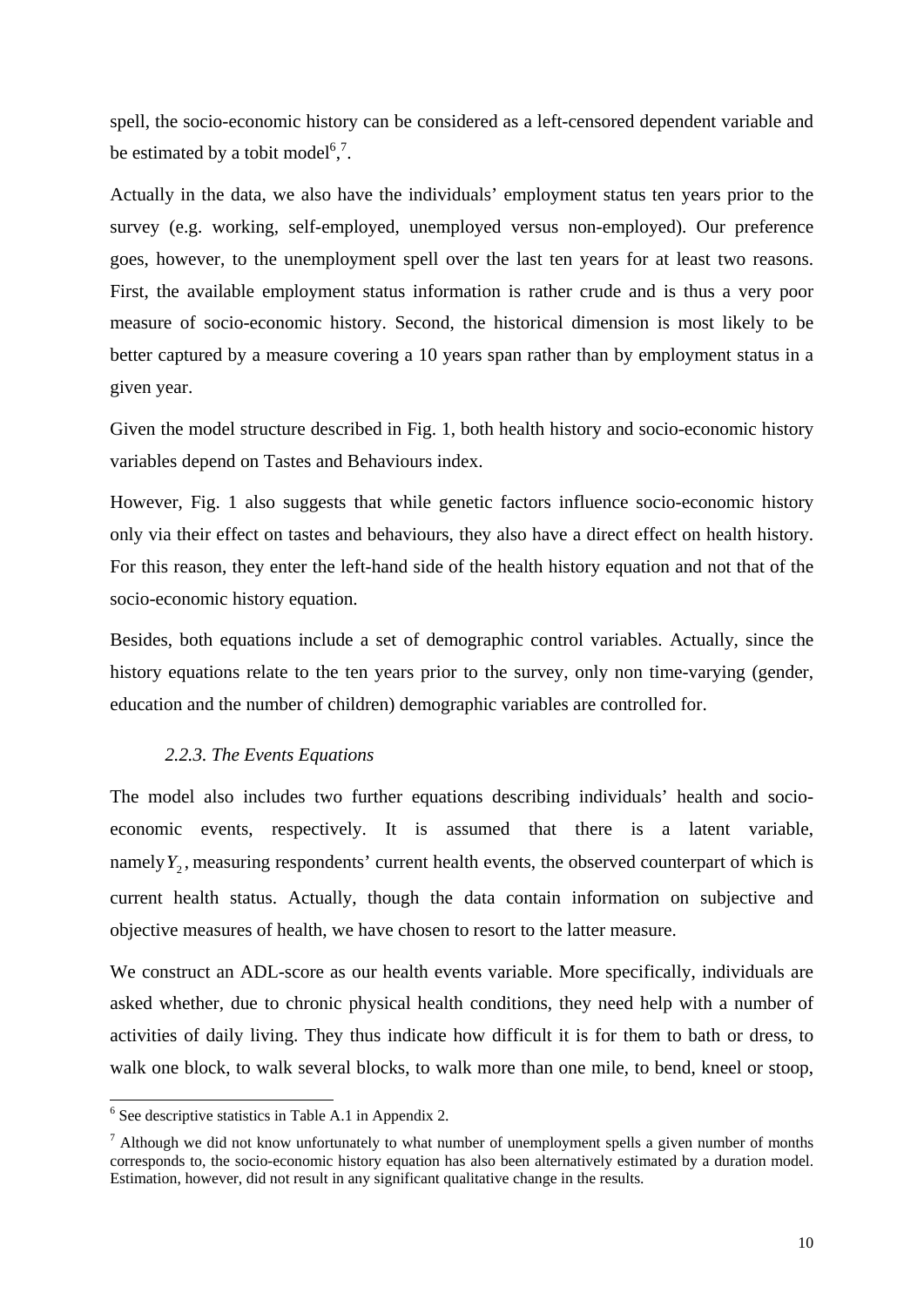to climb one flight of stairs, to climb several flights of stairs, to lift or carry groceries, etc. Taking into account all the items, the total difficulty is stated on a 10-point scale, 10, indicating the highest difficulty. As the health events index is a count dependent variable, we use a Poisson regression model.

Finally, we assume there is a latent variable, namely  $Y_1$ , measuring individuals' socioeconomic events, the observed counterpart of which is current household income. Unfortunately, household income is provided in the data in the form of 13 income intervals, which makes cross-country comparisons very difficult to perform. Our strategy consisted in constructing a 5-interval classification such that each interval contains 20% of the sample. This way, the resulting variable indicates for each country the quintile to which individuals' household income belongs. Thus, it actually reflects relative, not absolute household income and is hence comparable across countries. It implies that socio-economic events are estimated by an ordered probit.

According to Fig. 1, the main determinants of both health events and socio-economic events are health history as well as socio-economic history. But these equations include the set of demographic characteristics as well, a gender dummy, the number of children, age and its square, the two qualification dummies and the three marital status dummies. These variables are thus common to the two exogenous vectors, respectively  $X_1$  and  $X_2$ . Actually, the only difference between them is that the latter includes a further dummy indicating whether the respondent holds a private health insurance contract in addition to public health insurance. The idea is that this might widen individual's access to health care or access to better quality care and thus might have an influence on current health status.

## *2.2.4. Identification*

The simultaneous equations model in (1) explicitly accounts for endogeneity of both health history and socio-economic history as well as of individuals' tastes and behaviours. Fig. 1 also highlights that the only variable that could be considered as completely exogenous is that related to genetic endowments. However, since it enters the Health History as well as the Tastes and Behaviours equations, it cannot allow to identify properly the whole set of parameters of the model. In our model, genetic factors are assumed to be directly correlated to health history, not only via their effect on tastes and behaviours. They are thus indirectly correlated to health events and to socio-economic events since health history is a determinant of these variables.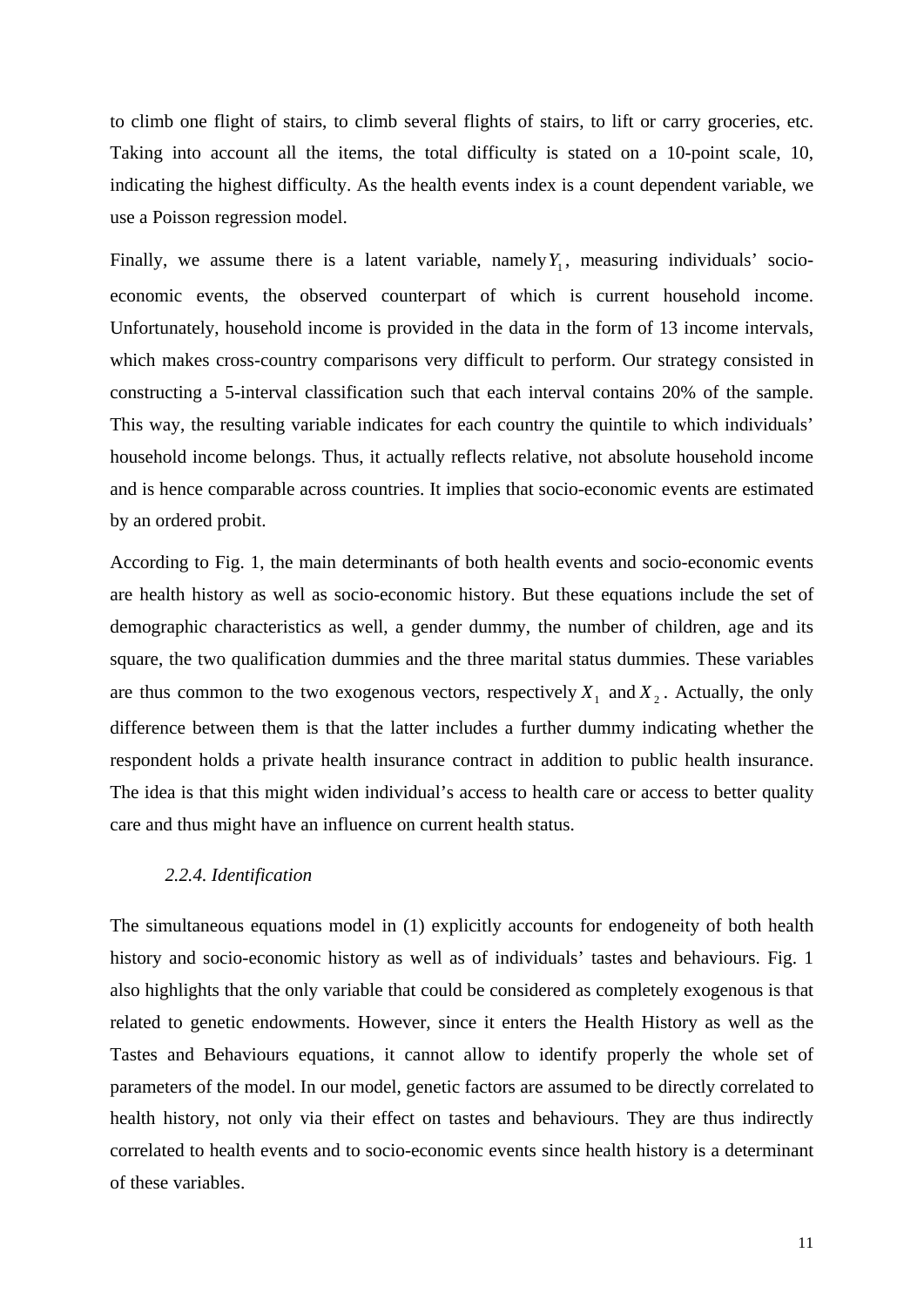Rather, we resort to other variables which could be considered as valid instruments. To identify parameters  $\gamma_{35}$  and  $\gamma_{45}$  respectively in the health history and in the socio-economic history equations, we include as instrument, in the  $X<sub>5</sub>$  vector entering the Tastes and Behaviours equation, an indicator of individuals' time preference. This variable highlights specifically individuals' time preference regarding their behaviour towards health. Time preference refers to the rate at which people are willing to trade current benefit for future benefit. A higher rate of time preference will, *ceteris paribus*, lead to less investment in exercise, dietary restrictions etc. Indeed, we do believe that such a time preference indicator is likely to be correlated with health history and events as well as with socio-economic history and events, but only via its effect on individuals' tastes and behaviours. This variable could thus be legitimately excluded from the four first equations of model (1). More precisely, it is measured from the following question:

*Suppose that you were asked to stop smoking and in exchange for that you would be guaranteed that you get an extra period of life as an active person in reasonably good health. How long would the minimum of additional life period have to be for you to accept the offer?* 

*One additional year, Two additional years, 3-4 additional years, 5-6 additional years, More than 6 additional years, I would not accept the offer, irrespective of how long the period of additional years offered to me would be.* 

Individuals responding '*One additional year'* have been assigned value 1 while the others have been assigned zero. The latter are considered as having a higher rate of time preference.

To identify parameters  $\gamma_{14}$  and  $\gamma_{24}$  in the health events and in the socio-economic events equations, we include as instrument, in the  $X<sub>4</sub>$  vector entering the health history equation, an indicator of individuals' initial health endowments. This variable is constructed from the following question:

*When you were less than 12 years of age, did you ever miss one month or more of school for health reasons?* 

*Yes, No,* 

The main idea here is that initial health endowments are unlikely to affect health or socioeconomic events if they have no influence on individuals' health history.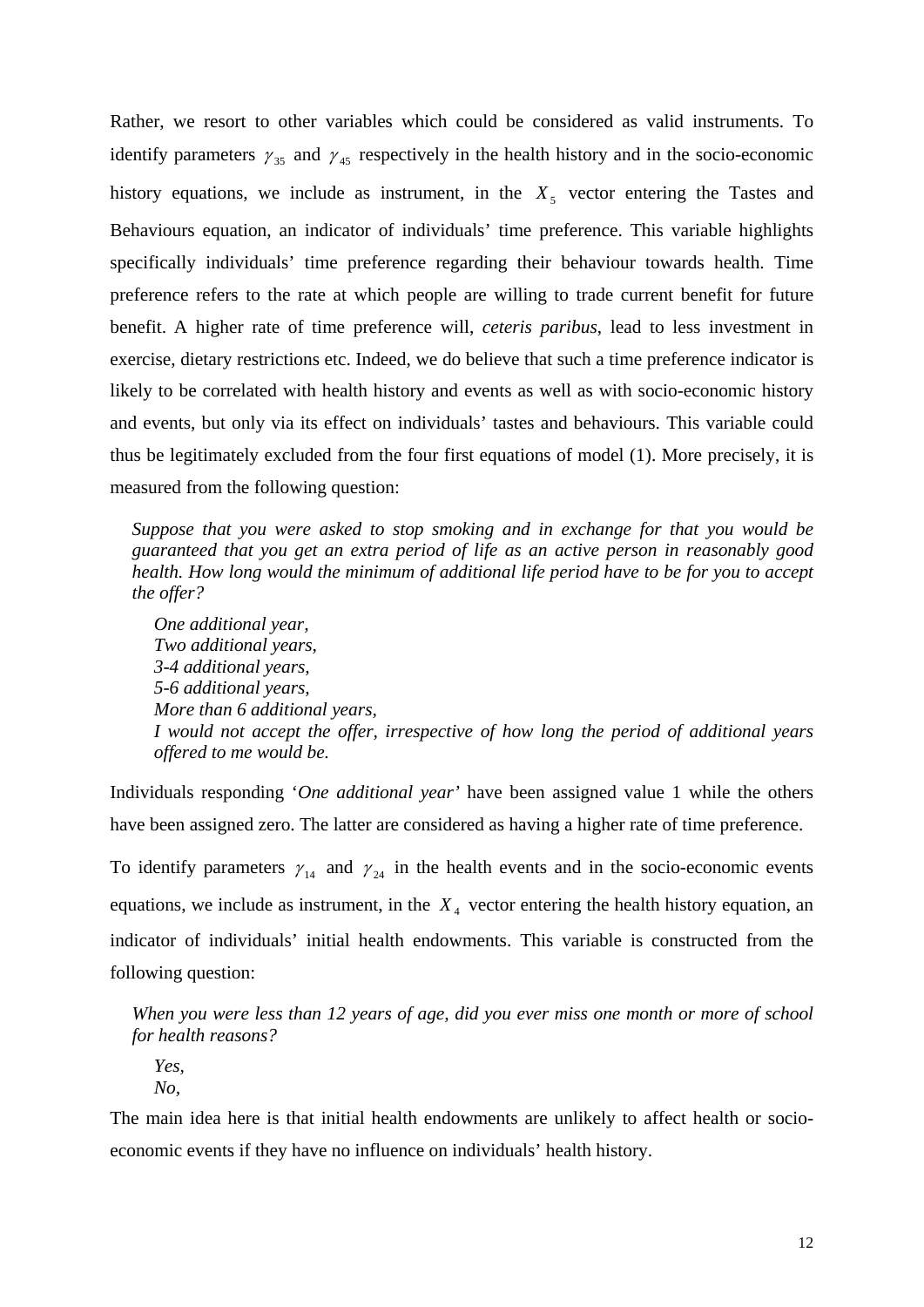Finally, to identify parameters  $\gamma_{13}$  and  $\gamma_{23}$  in the health events and in the socio-economic events equations, we include as instrument, in the  $X<sub>3</sub>$  vector entering the socio-economic history equation, an indicator of individuals' perception on the role luck plays in life. To be more specific, respondents are asked the following question:

*Do you believe that in the long run people get the respect they deserve in this world?* 

*Yes,* 

*No,* 

Our assumption is that individuals who believe that the society they live in values effort and hard work are likely to have done as much as they could to improve their socio-economic status throughout their working lives and that both their current health and socio-economic statuses are influenced by the effect of such behaviour on their socio-economic history. Put differently, one's health and/or socio-economic statuses in the long run result from the cumulative effect of the efforts they have exerted throughout her/his life, not simply from short run attitudes.

## *2.3. Estimation Method*

Given the data and the way the endogenous  $Y_i$ ,  $j=1,\ldots,5$ , variables are measured, the system in Eq. (1) corresponds to a simultaneous equation model mixing a linear model (taste and behaviours) with a probit model (health history), a tobit model (socio-economic history), a *Poisson* regression model (health events) and an ordered probit model (socio-economic history).

To estimate such model structure, we resort to the non-linear Asymptotic Least Squares (ALS) method which has been developed by Gouriéroux, Monfort and Trognon  $(1985)^8$  as an extension of so-called Amemiya's M-estimation method. As far as we know, though it is rather widely used in other areas of economics (e.g. Crépon *et al.*, 1998*;* Duguet and Kabla, 1998; Duguet and Greenan, 1999; Galia and Legros, 2004), the ALS method has never been used in the health inequality literature. As Appendix 1 gives an overview of the method and highlights its main properties, we briefly motivate our choice and describe the main steps of the empirical set-up.

As can be seen from Appendix 1, the ALS method yields Minimum Distance Estimators and is, by construction, suitable to estimate simultaneous-equation models where the dependent

<sup>&</sup>lt;sup>8</sup> See also Gouriéroux and Monfort (1996).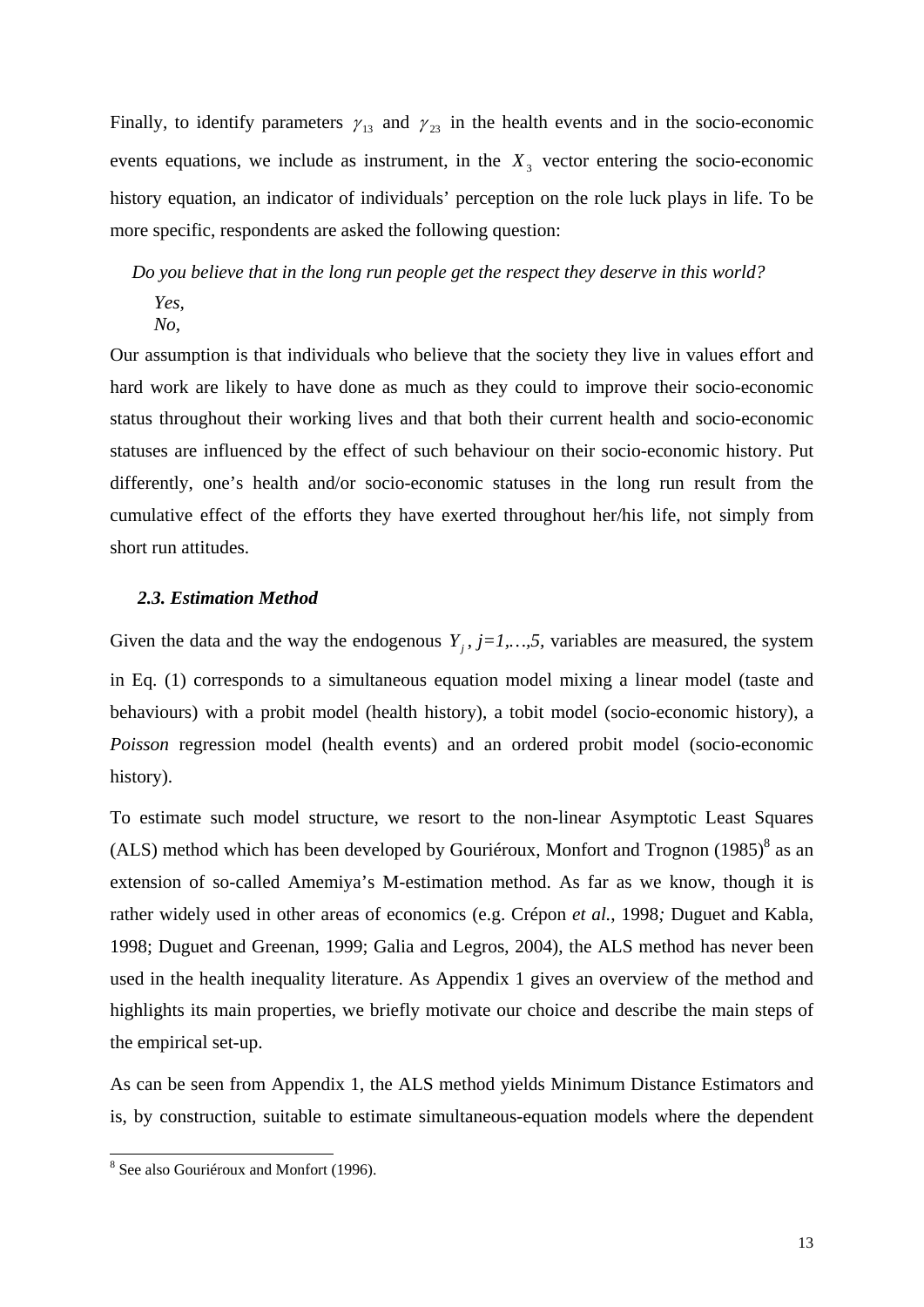variables are not of the same type as is the case of system in Eq. (1). Of course, an alternative strategy would consist in resorting to Generalized Method of Moments (GMM) estimators. Our preference, however, goes to ALS rather than GMM for at least two reasons. First, though both methods imply a two-step estimation procedure, GMM requires the use of the whole data at each step whereas ALS's second step simply consists in retrieving the structural model parameters only from auxiliary parameters estimated in the first step. The ALS method is therefore less costly than GMM in terms of computation. The second reason is that the ALS method can be easily extended to handling more complex simultaneous-equation models. It thus provides a unified and tractable framework for the estimation of generalized limited dependent variables systems (Crepon *et al.,* 1998).

Each of the two ALS estimation steps is thoroughly described in Appendix 1. The first one consists in estimating the reduced-form model parameters using the appropriate likelihood maximisation methods (M-estimation). The reduced-form parameters being associated to the structural model parameters through a set of so-called identification constraints, allow in the second step to infer structural-form parameter estimates from the reduced-form parameter estimates obtained in the first step.

The complex structure of the model as well as the asymptotic properties of ALS estimators imply that reliability of the results is crucially dependent on sample size. This is why rather than conducting country-specific analyses, we pool the 6-country completely comparable data sets and conduct our analyses by controlling for country fixed effects in each of the model equations.

#### **3. Results**

The estimated coefficients of the structural model are reported in Table 1 below. The most important coefficients are the ones associated with endogenous variables; that is, the  $\gamma$ coefficients. Each of them is indeed associated with a specific causal path and the main purpose of this study is to discriminate between significant causal paths and insignificant ones. However, the assessment of the significant paths requires first to discuss the effect of all the other variables that are controlled for. We thus start by interpreting the explanatory power of the exogenous variables before we turn to interpreting the impact of the endogenous ones.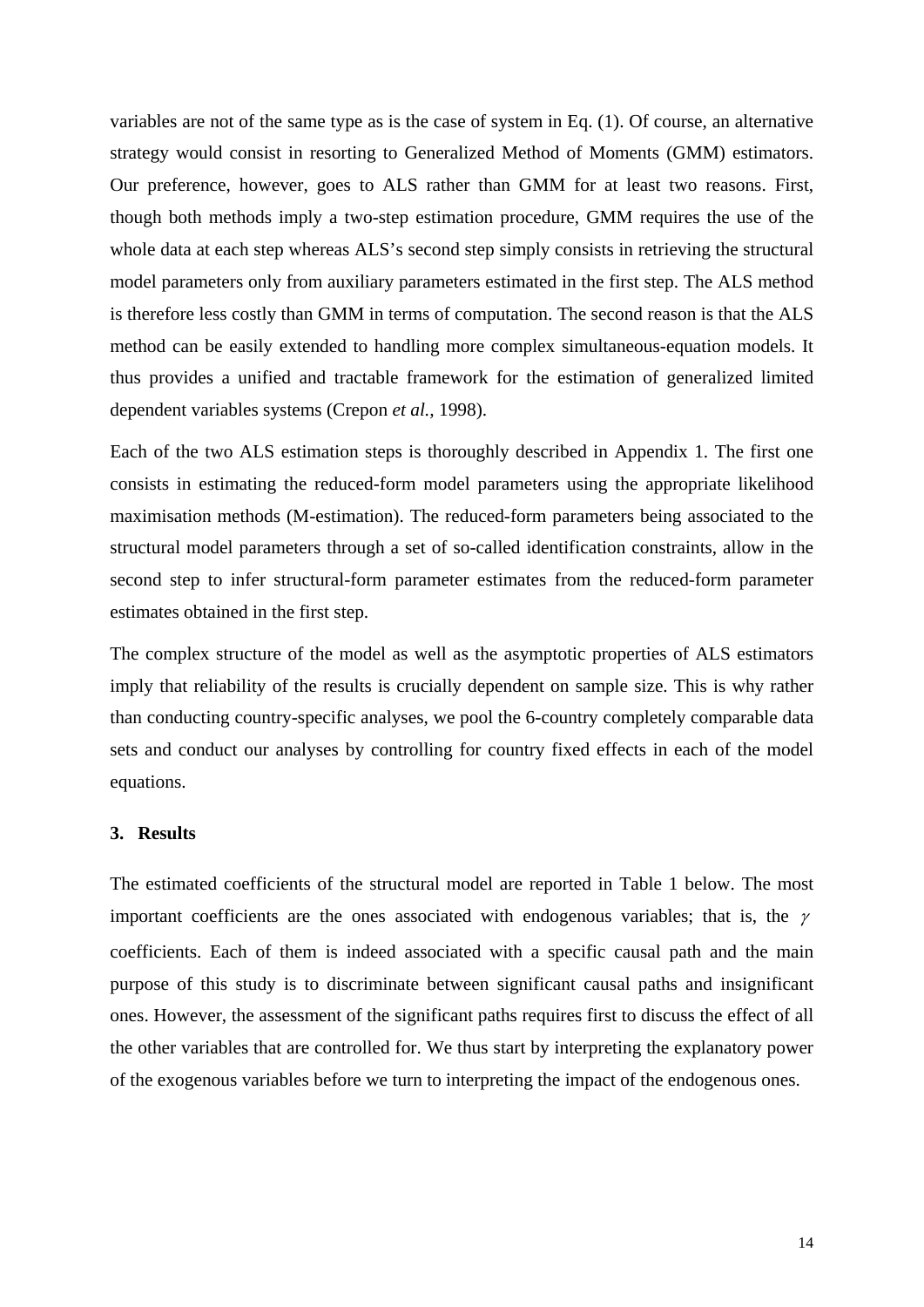#### Table 1: The structural model

| Equations                       | T B<br>OLS  |          | $H\!H$<br>(Probit) |          | HE<br>(Poisson model) |          | <b>SESH</b><br>(Tobit) |          | SESE<br>(Ordered probit) |          |
|---------------------------------|-------------|----------|--------------------|----------|-----------------------|----------|------------------------|----------|--------------------------|----------|
| Variables                       | Coeff       | $\rm SE$ | Coeff              | $\rm SE$ | Coeff                 | $\rm SE$ | Coeff                  | $\rm SE$ | Coeff                    | $\rm SE$ |
| <b>Endogenous variables</b>     |             |          |                    |          |                       |          |                        |          |                          |          |
| Tastes and Behaviours (TB)      |             |          | 0,034              | 0,064    |                       |          | $-0,387**$             | 0,169    |                          |          |
| Health History (HH)             |             |          |                    |          | $-0.814***$           | 0,053    |                        |          | $0,033***$               | 0,009    |
| <b>SES History (SESH)</b>       |             |          |                    |          | $0,153**$             | 0,076    |                        |          | $-0,020$                 | 0,027    |
| <b>Genetics</b>                 |             |          |                    |          |                       |          |                        |          |                          |          |
| Health causes of parents' death | $-0,013$    | 0,029    | $-0,086**$         | 0,042    |                       |          |                        |          |                          |          |
| Childhood environment           |             |          |                    |          |                       |          |                        |          |                          |          |
| Crime area                      | $-0,191***$ | 0,055    |                    |          |                       |          |                        |          |                          |          |
| Number of rooms                 | 0,001       | 0,003    |                    |          |                       |          |                        |          |                          |          |
| Number of persons               | $-0,017$    | 0,016    |                    |          |                       |          |                        |          |                          |          |
| Monoparental family             | 0,024       | 0,038    |                    |          |                       |          |                        |          |                          |          |
| Toilet inside                   | 0,035       | 0,037    |                    |          |                       |          |                        |          |                          |          |
| Bed sharing                     | 0,029       | 0,037    |                    |          |                       |          |                        |          |                          |          |
| <b>Instruments</b>              |             |          |                    |          |                       |          |                        |          |                          |          |
| Missed school                   |             |          | $-0,373***$        | 0,054    |                       |          |                        |          |                          |          |
| Lifesmoke                       | $0.739***$  | 0,032    |                    |          |                       |          |                        |          |                          |          |
| Responsability                  |             |          |                    |          |                       |          | $-0,192*$              | 0,106    |                          |          |

\*\*\* significant at 1%; \*\* significant at 5%; \* significant at 10%.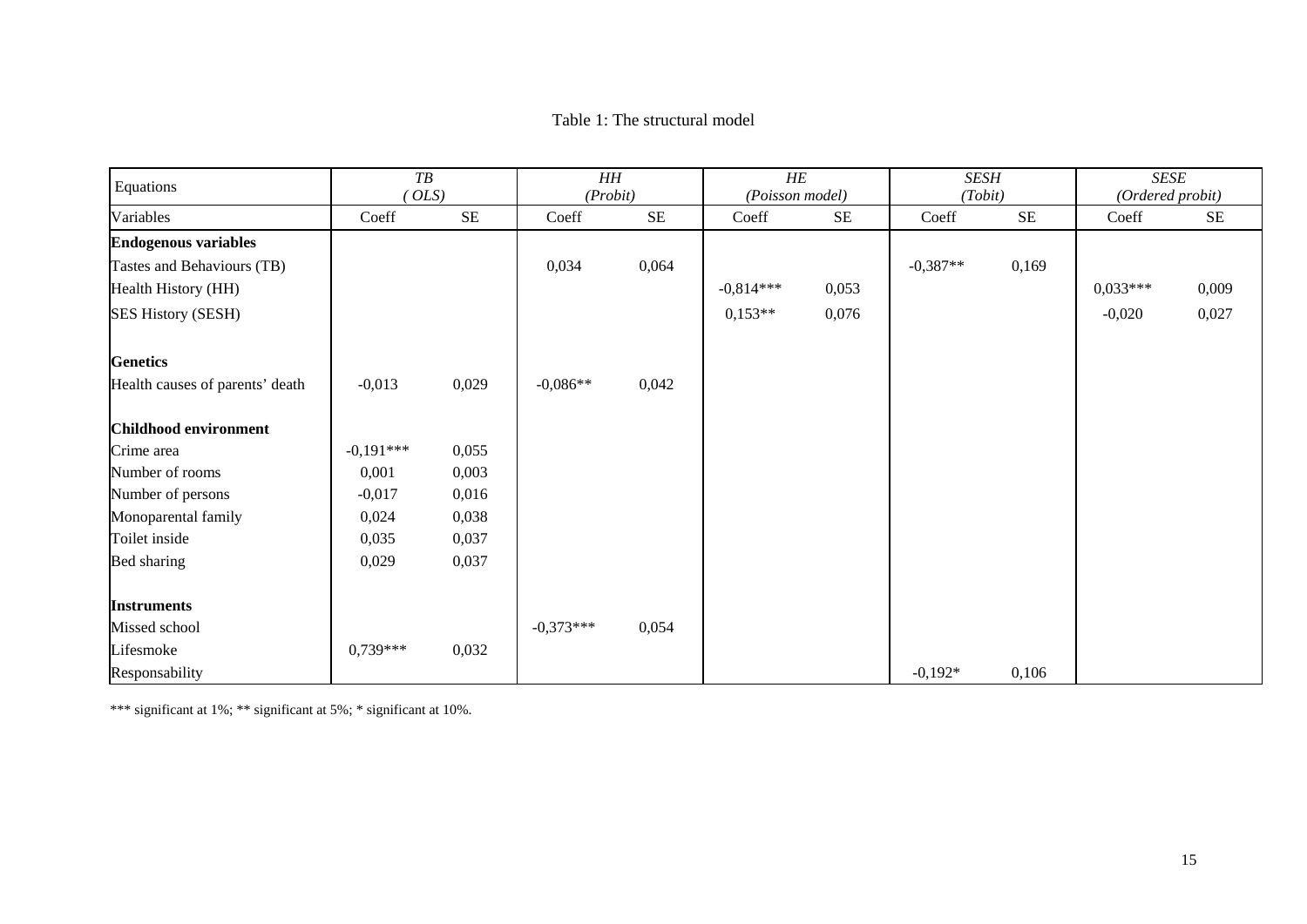| Equations                            | T B<br>OLS                   |          | HH<br>(Probit) |          | HE<br>(Poisson model) |       | <b>SESH</b><br>(Tobit) |          |             | <b>SESE</b><br>(Ordered probit) |
|--------------------------------------|------------------------------|----------|----------------|----------|-----------------------|-------|------------------------|----------|-------------|---------------------------------|
| Variables                            | Coeff                        | $\rm SE$ | Coeff          | $\rm SE$ | Coeff                 | $SE$  | Coeff                  | $\rm SE$ | Coeff       | <b>SE</b>                       |
| Demographic characteristics          |                              |          |                |          |                       |       |                        |          |             |                                 |
| Female                               | $0.178***$                   | 0,027    | $-0.137***$    | 0,042    | $0.130***$            | 0,019 | 0,094                  | 0,109    | $-0.056*$   | 0,031                           |
| Age                                  | $-0,050$                     | 0,051    |                |          | 0,006                 | 0,019 |                        |          | $0,110*$    | 0,059                           |
| Age <sup>2</sup>                     | 0,056                        | 0,046    |                |          | $0.084**$             | 0,032 |                        |          | $-0,117**$  | 0,053                           |
| Number of children                   | 0,038                        | 0,028    |                |          | $-0,046$              | 0,042 |                        |          | $-0,012$    | 0,027                           |
| Upper secondary education            | $0.096***$                   | 0,039    | $0.152***$     | 0,058    | $-0.088***$           | 0,023 | $-0,180$               | 0,155    | $0.170***$  | 0,045                           |
| Higher education                     | $0,302***$                   | 0,040    | $0,197***$     | 0,061    | 0,172                 | 1,038 | $-0,273*$              | 0,160    | $0,506***$  | 0,047                           |
| Married                              | 0,005                        | 0,050    |                |          | 0,032                 | 0,037 |                        |          | $0.588***$  | 0,056                           |
| Divorced                             | 0,014                        | 0,057    |                |          | $-0,017$              | 0,034 |                        |          | $-0,025$    | 0,066                           |
| Widowed                              | $-0,014$                     | 0,074    |                |          | 0,104                 | 0,042 |                        |          | 0,035       | 0,088                           |
| Private health insurance             |                              |          |                |          | 0,019                 | 0,037 |                        |          |             |                                 |
| Country fixed effects <sup>(1)</sup> |                              |          |                |          |                       |       |                        |          |             |                                 |
| France                               | $1,177***$                   | 0,049    | $-0.216**$     | 0,103    | $0,098*$              | 0,036 | $0.688***$             | 0,272    | $0.199***$  | 0,054                           |
| Denmark                              | $0.295***$                   | 0,054    | $-0.220***$    | 0,080    | $-0,095$              | 0,087 | 1,179***               | 0,206    | $-0.195***$ | 0,062                           |
| Finland                              | $1,161***$                   | 0,064    | $-0.315***$    | 0,122    | $-0.463***$           | 0,064 | $1,108***$             | 0,318    | $-0,098$    | 0,065                           |
| Netherlands                          | $1,003***$                   | 0,052    | $-0,498***$    | 0,098    | $0,176**$             | 0,101 | $-0,736***$            | 0,281    | $0,196***$  | 0,064                           |
| United-Kingdom                       | $2,253***$                   | 0,052    | $-0.409***$    | 0,132    | $-0,057$              | 0,117 | $2,232***$             | 0,349    | $0,437***$  | 0,078                           |
| Constant                             | $-0,597$                     | 1,419    | $1,096***$     | 0,103    | $0.222***$            | 0,050 | $-0,427$               | 0,281    | Cuts        | Not reported                    |
|                                      | Number of observations: 5041 |          |                |          |                       |       |                        |          |             |                                 |

\*\*\* significant at 1%; \*\* significant at 5%; \* significant at 10%.

(1) Greece is the omitted country.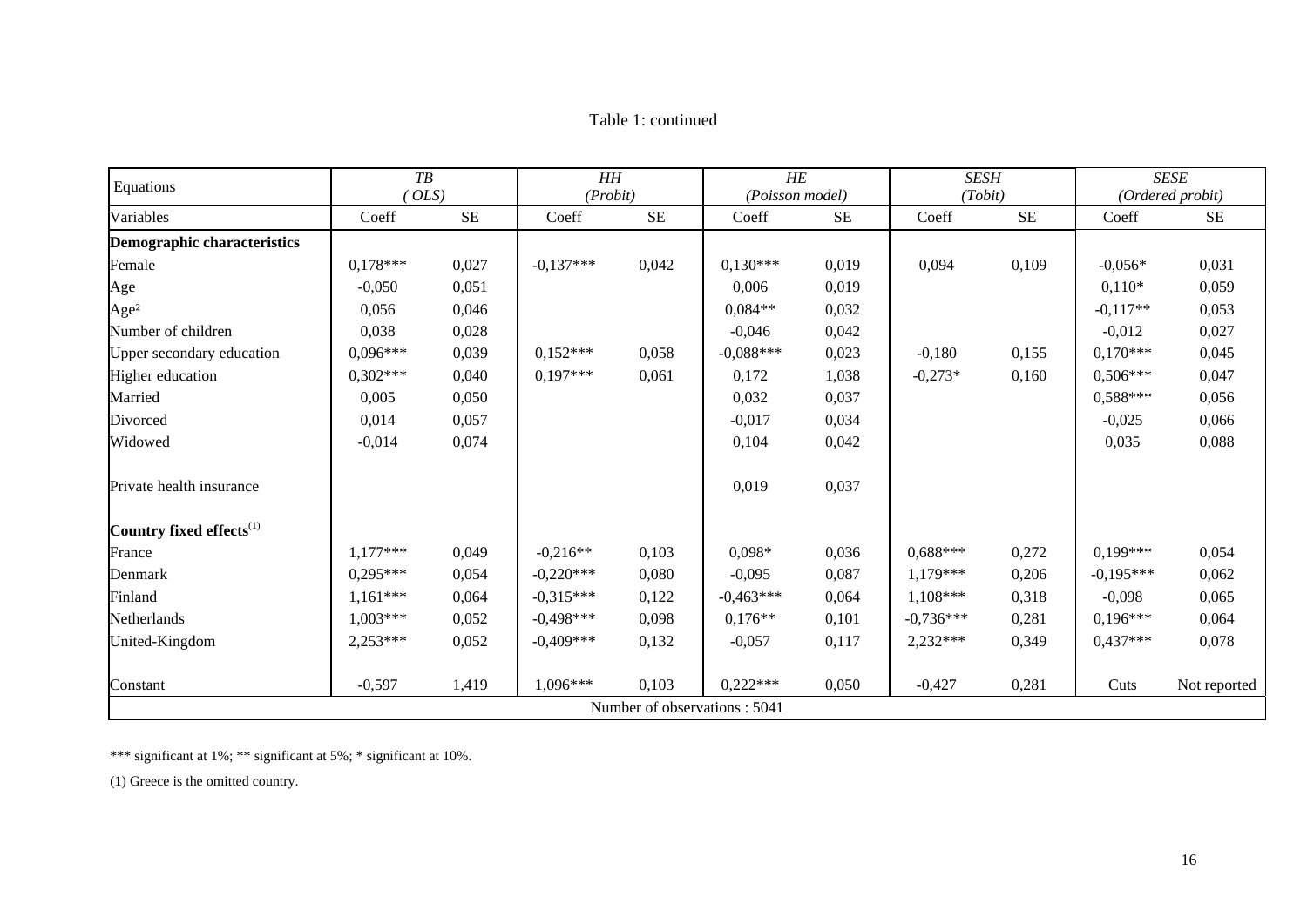An important feature displayed by Table 1 is the statistical significance of the three instrumental variables that are included in the model. This implies that as long as our assumptions regarding the correlation of these variables with the endogenous ones are valid, the  $\gamma$  parameters of the model are properly identified. The signs on these instruments are also economically relevant in the sense that they are exactly the ones one would a priori expect. First in column 1 (TB equation), the positive sign on the coefficient associated with the time preference 'Lifesmoke' variable suggests that individuals willing to give up smoking for a 1 year extra period of life have a higher propensity to invest in their health than those who would need a longer extra period of life. Second, column 2 (HH equation) shows that individuals who have missed school for one month or more for health reasons when they were less than 12 years old are less likely to report high past health score. This result highlights that health history is positively correlated with one's health status during childhood. Thus, there is a temporal persistence in health from early childhood to old age (Smith and Kingston, 1997). Eventually, the negative coefficient associated with the 'responsibility' variable suggests that individuals who believe that in the long run people get the respect they deserve have had shorter unemployment durations during the last ten years. Such a result suggests that one's socio-economic history depends on her/his belief about how society rewards effort.

The other exogenous variables included in the model are country fixed effects as well as a number of demographic characteristics.

Country fixed effects in column 1 (TB equation) suggest that on average, individuals from different countries have different propensities to invest in health. The healthiest lifestyles are observed in Denmark and the riskier behaviours, in Greece. In between, the descending order ranking is the United-Kingdom, France, Finland and the Netherlands. Interestingly, column 2 (HH equation) suggests that the highest past health scores are observed in Greece. The signs on country fixed effects in the three remaining columns are less straightforward to interpret. On average, the Danes, the Finnish and the British have lower health scores than the Greeks, the French and the Dutch.

In contrast, not many demographic characteristics are statistically significant. Neither age nor the number of children nor marital status are significantly correlated with the propensity to invest in health. Probably, this is due to the fact that health behaviours are related to life styles in the long run. The only significant coefficients are those concerning gender and education. They suggest that females have on average less risky behaviours and that the highest is individual's qualification the highest is her/his propensity to invest in health. Among the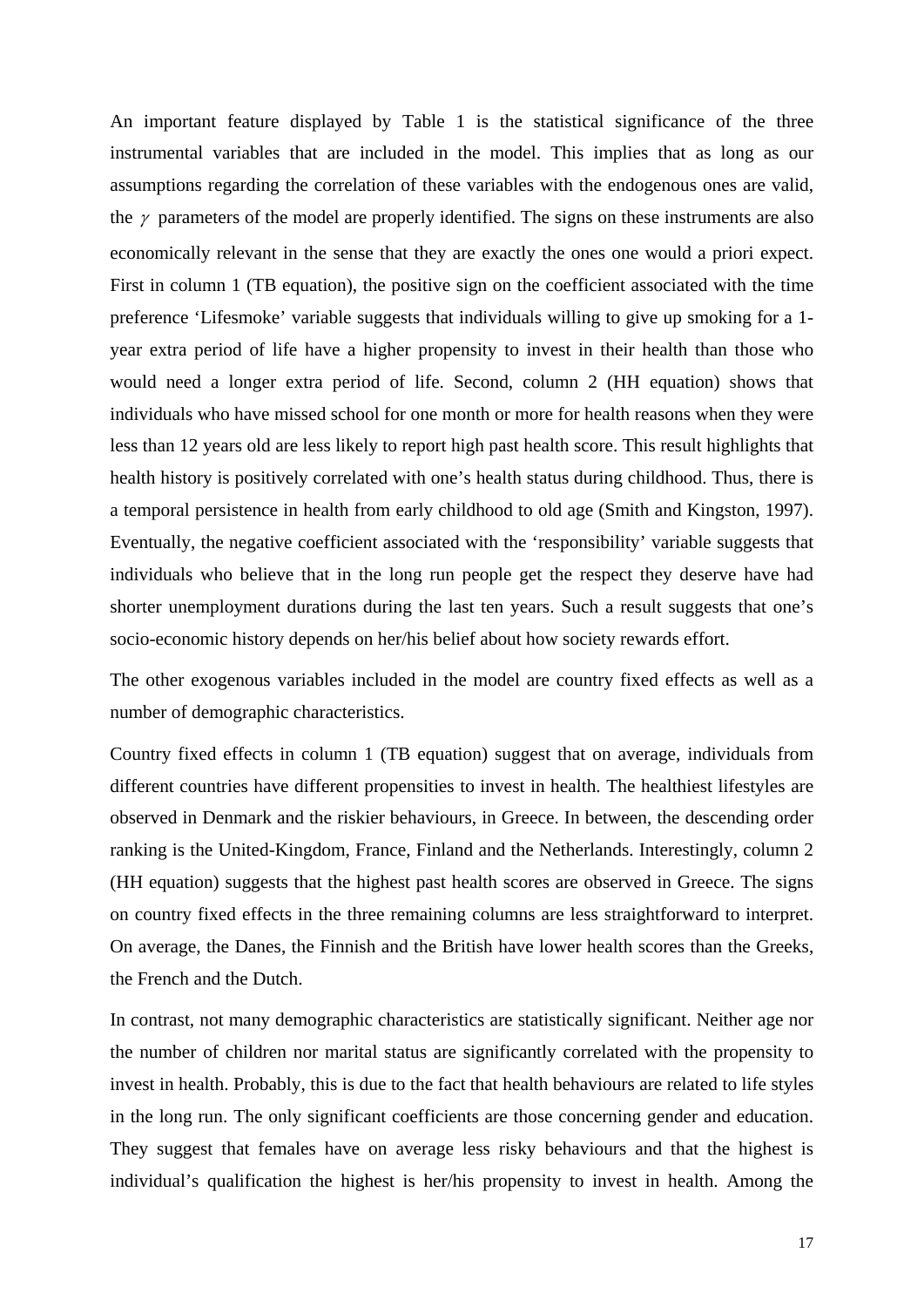childhood environment variables, none of the housing characteristics seems to have a significant effect on tastes and behaviours; only the incidence of crime and vandalism in the childhood living area negatively influences individuals' propensity to invest in health. The associated coefficient is negative, hence suggesting that, on average, those having spent their childhood in an insecure area are less likely to adopt safe life styles.

The history equations include the gender and education as demographic indicators. We do find a trend for gender. The results for the health history equation show that females as well as the least educated have on average reported lower past health scores. The same variables seem to have less relevance in the socio-economic history equation since most of them are not statistically significant. The only coefficient that is significant at the 10% level is the one associated with the tertiary education dummy, hence suggesting that higher education attendees have on average experienced shorter unemployment durations.

Likewise, very few demographic characteristics seem to influence significantly individuals' current health status. This is the case with the number of children and with marital status, probably due to the sample of elderly people being rather homogeneous with respect to these variables. The coefficient on the private health insurance dummy is not significant either. Again, this might be due to sample homogeneity if a large number of European elderly do hold such contracts. Overall, only the coefficients on gender, age and education show some statistical significance. In line with the gender trend highlighted in the health history equation, females are also in poorer health than males. The relationship between age and ADL-scores is not only positive but convex as well, hence suggesting that health deteriorates with age at increasing speeds. Regarding education, the estimates show that individuals holding an upper secondary education qualification have a better current health status.

Besides, almost all the demographic characteristics significantly influence socio-economic status measured by household income quintiles, except the number of children. Though only significant at the 10% level, there seems to be a gender differential in favour of men. Also, age positively influences the rank-order of individuals in the income distribution, although this influence is decreasing. Likewise, the income rank-order is most likely to increase with qualifications. Eventually, it is also significantly affected by marital status, the married being on average more likely to belong to high quintiles of the household income distribution.

We interpret now the main structural coefficients of model (1). We first note from column 1 (TB equation) that the effect of the genetic factors indicator is not significant. Overall, beside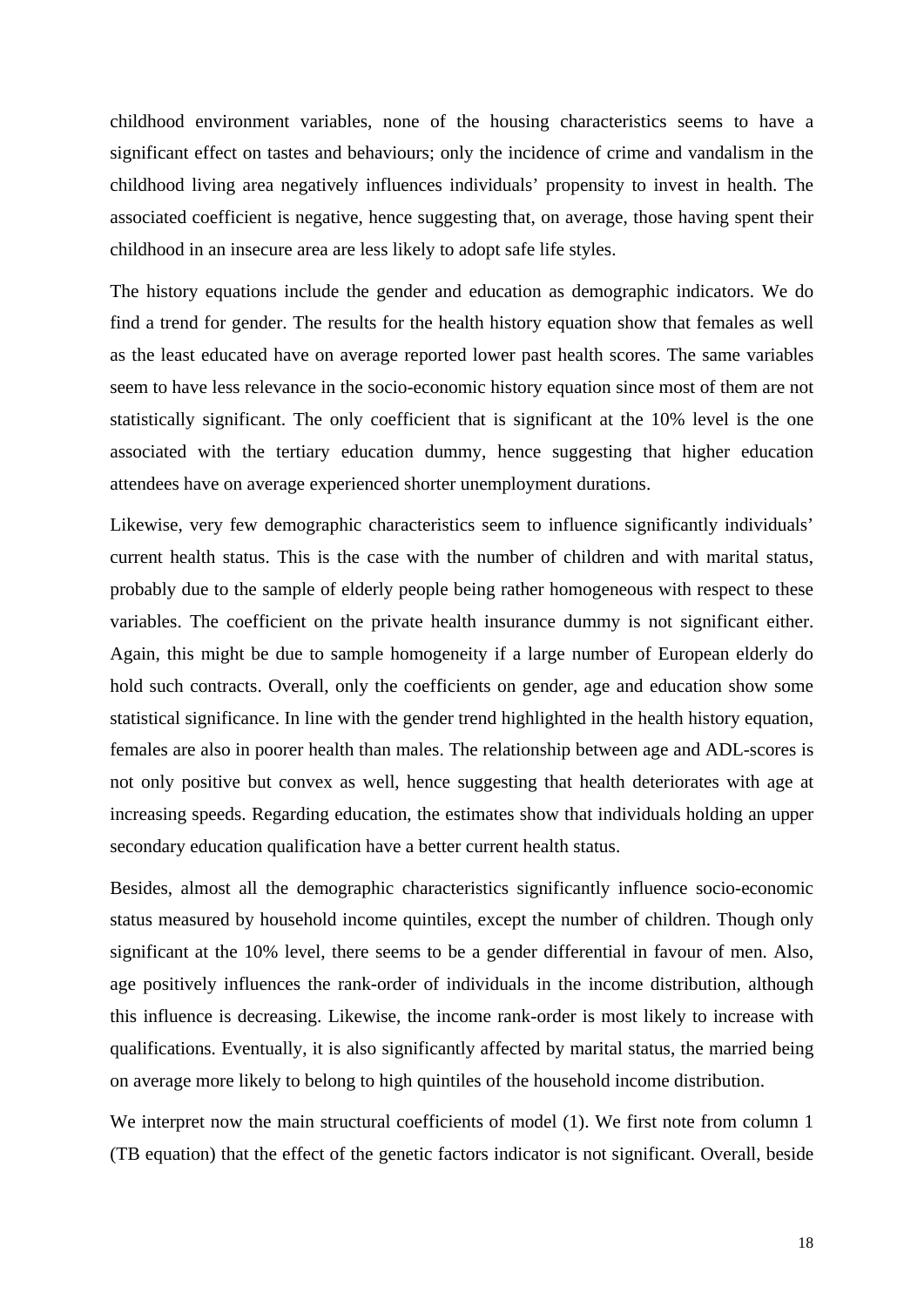demographic characteristics and country fixed effects, the only determinants of tastes and behaviours are the crime incidence in the living area during childhood and the 'lifesmoke' time preference indicator.

Interestingly, tastes and behaviours do not have a significant influence on health history, but do impact socio-economic history. The coefficient associated with tastes and behaviours on column 4 (SESH equation) suggests that the higher is individual's propensity to invest in health, the less likely she/he is to experience long unemployment durations. The statistical insignificance of the effect of tastes and behaviours on health history may be linked to the subjective nature of this variable. In fact, individuals could have self-assessed their past health conditionally on their life styles. Besides for instance, a heavy smoker whose health was not excellent ten years earlier might have reported a good past health status if she/he compares her/himself to smokers only, not to the whole population.

Note that column 2 (HH equation) shows that past self-assessed health is also correlated with the health causes of parents' death (genetic factors). The negative sign on the latter variable suggests that those whose parents have died from some genetic diseases are also less likely to report high past health statuses. This effect could be interpreted in terms of inter-generational transmission of health. Summing up, beside demographic variables and country fixed effects, our indicator of individuals' health history depends only on the health causes of parents' death and on own health during childhood. In contrast, individuals' socio-economic history depends on their tastes and behaviours and on their judgement on how the society is likely to recognise and to reward individuals' effort.

Regarding the events equations in columns 3 (HE equation) and 5 (SESE equation), it turns out that not the same effects are at play. Health history is positively correlated with both current health status and current socio-economic status. More specifically, individuals having reported high past health scores are more likely to enjoy good health in the present (i.e. healthy individuals have less difficulties to make daily living activities), but also to belong to the highest quintiles of the income distribution. Socio-economic history on the other hand has a significant effect on health events, not on current socio-economic status. The longer is the unemployment duration one has experienced over the last ten years, the more disabilities and limitations she/he would report at the time of interview. However, it would not have a significant effect on current income level. It is thus worth noting that socio-economic status is measured by household and not individual income. As stated by the added worker hypothesis in labour supply theory, unemployment might, via an income effect, induce other household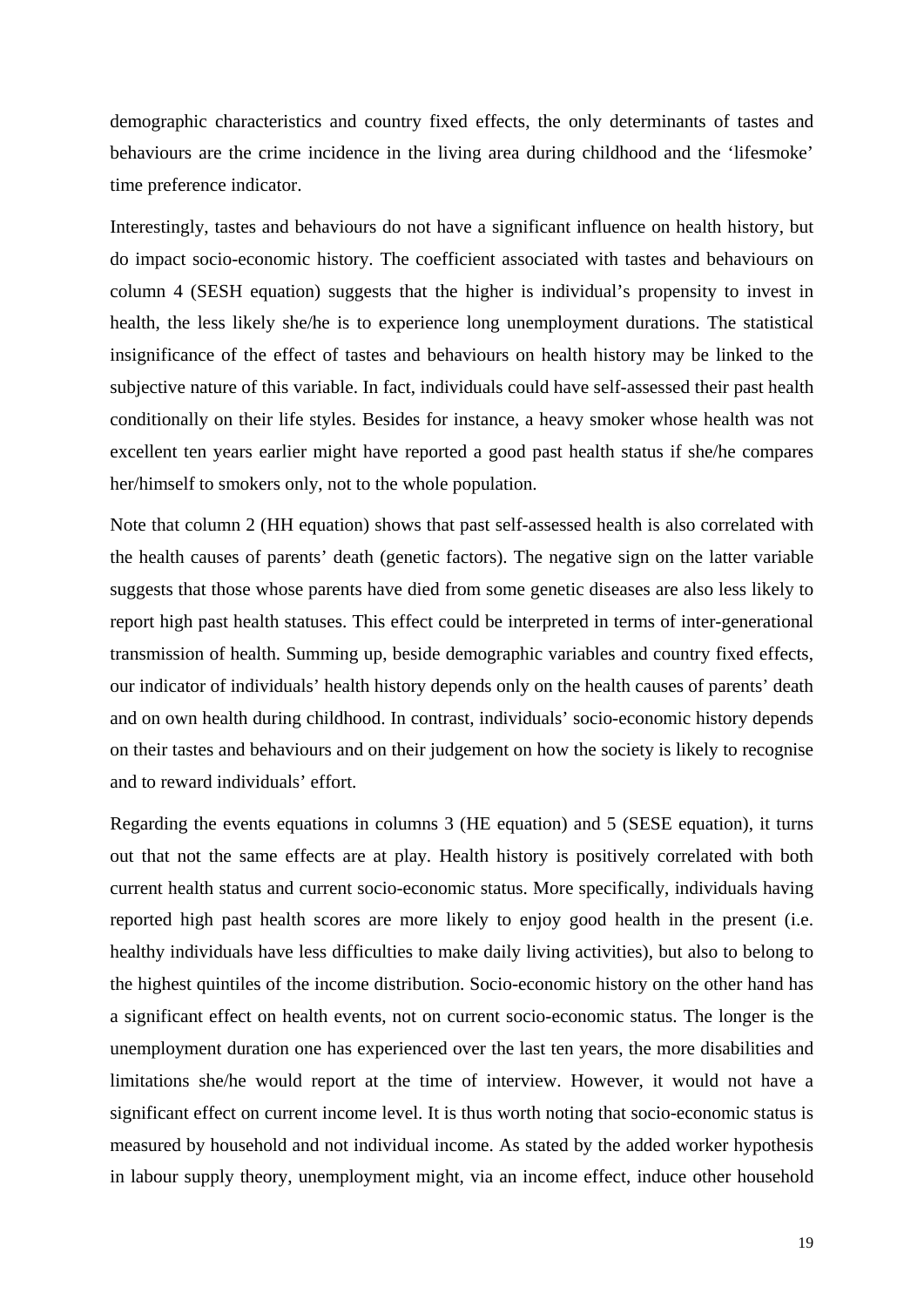members to participate to the labour market in order to maintain current household income at its initial level.

Overall, the results discussed above show that not all the causal paths highlighted in Fig. 1 are at play. Fig. 2 below is a modified version of Fig. 1, where the insignificant causal paths are depicted by dotted lines.



Fig. 2. Significant and insignificant causal paths between socio-economic status and health status

#### **4. Concluding remarks**

In this paper, a structural model describing a variety of possible causal paths between health and socio-economic status has been estimated. The model is designed in such a way that it explicitly accounts for the endogeneity of both health and socio-economic statuses and the existence of intermediate factors such as lifestyle behaviours as well as third factors such as time discounting. Therefore, the model controls for reverse causality and simultaneity regarding the health-SES gradient. Based on a rich data set combining samples of old workforce individuals from six European countries, our analysis provides evidence of the high significance of only some causal paths our model structure a priori assumes.

To be more specific, the results suggest that genetic factors influence one's health history which in turn influences both health and socio-economic status. However, genetics do not have an effect on tastes and behaviours. Individuals' health investments and attitudes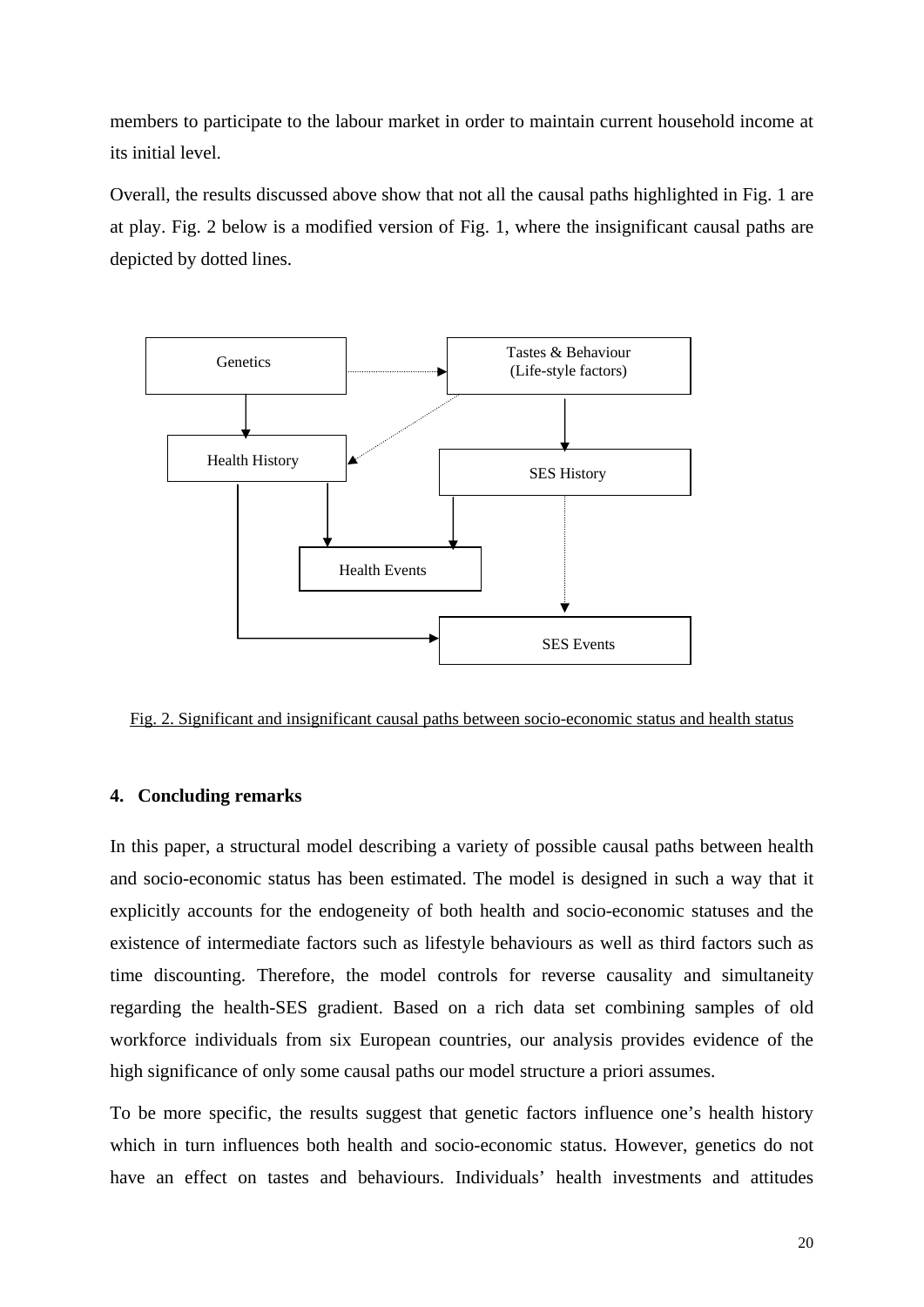significantly impact individuals' socio-economic history, not health history. But most interestingly, socio-economic history turns out to be at the same time a function of individuals' propensity to invest in health and a determinant of current health status, not of current socio-economic status.

Furthermore, we may note that, if valid, these results hold for the population sampled in our data, but probably not for the whole population. Some of the causal paths highlighted in our analysis are similar to the ones Adams *et al.* (2003) provide evidence for, based on data on American elderly. However, the results might change for a different specification of the estimated structural model. First, our measure of health does not account for any mental dimension of health. Second, our measure of socio-economic history, based on past unemployment duration, does probably not account for some important socio-economic dimensions. Finally, the causes of parents' death are certainly not sufficiently reliable indicators of genetic factors. This means that these measurement and specification issues should be the subject of further research in order to assess the robustness of the results suggested by our analysis.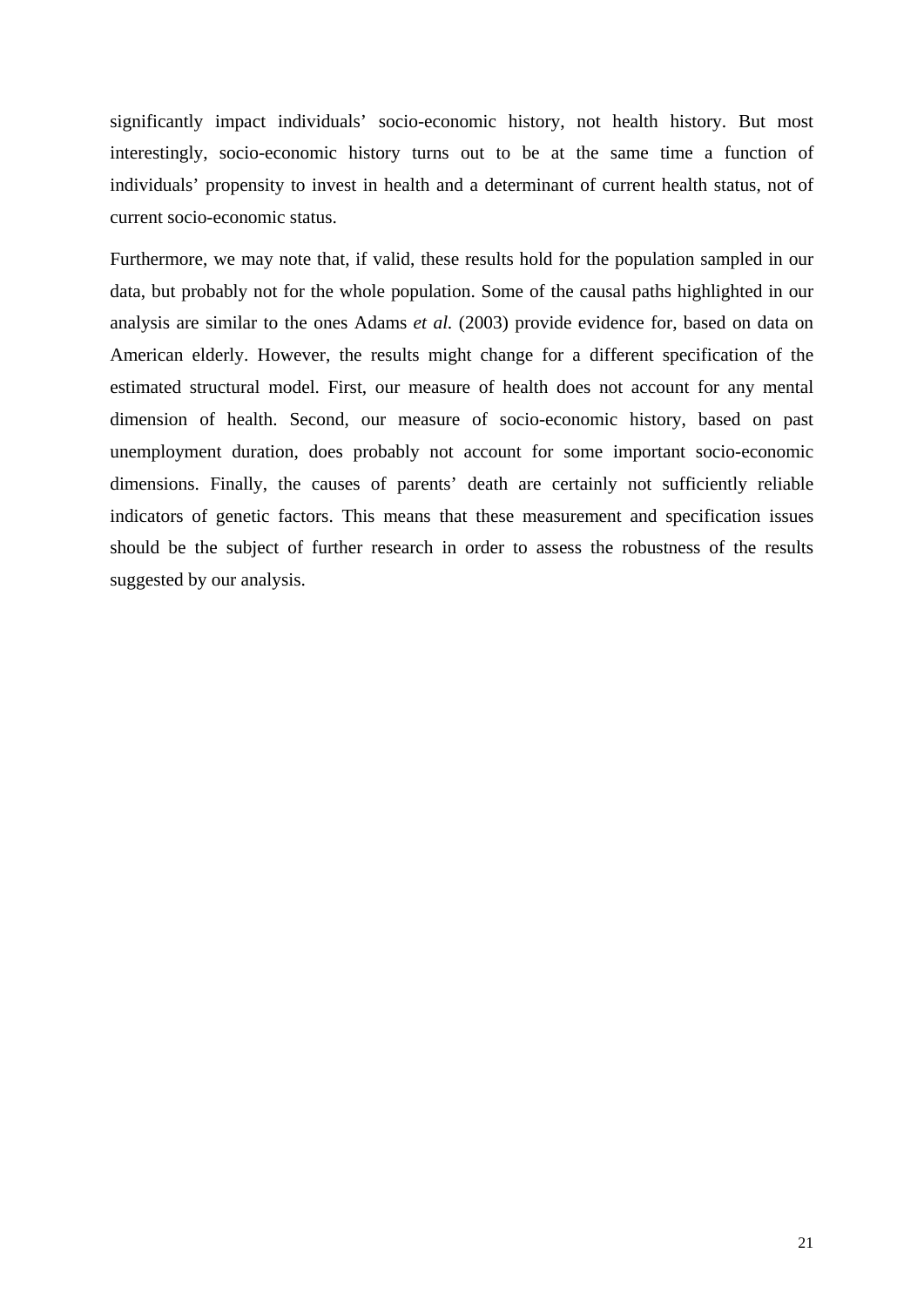## **References**

Adams P., M. D. Hurd, D. McFadden, A. Merrill and T. Ribeiro (2003) "Healthy, Wealthy, and Wise? Tests for Direct Causal Paths between Health and Socioeconomic Status", *Journal of Econometrics*, 112, 3-56.

Adler N.E., T. Boyce, M.A. Chesney *et al.* (1994) "Socioeconomic Status and Health, the Challenge of the Gradient", *American Psychologist*, 49, 15-24.

Amemiya T. (1985), Advanced Econometrics, Basil Blackwell.

Benzeval M., J. Taylor and K. Judge (2000) "Evidence on the Relationship between Low Income and Poor Health: Is the Government Doing Enough?", *Fiscal Studies*, 21, 375-399.

Blane D., D. G. Smith and M. Bartley (1993) "Social Selection: What does it Contribute to Social Class Differences in Health?" *Sociology of Health and Illness*, 15, 1-15.

Case A., D. Lubotsky and C. Paxson (2002) "Economic Status and Health in Childhood: The Origins of the Gradient", *American Economic Review*, 92, 1308-1334.

Case A., A. Fertig and C. Paxson (2005) "The Lasting Impact of Childhood Health and Circumstances", *Journal of Health Economics*, 24, 365-389.

Chapman K. and G. Hariharan (1994) "Controlling for Causality in the Link from Income to Mortality", *Journal of Risk and Uncertainty*, 8, 1, 85-93.

Contoyannis P. and A. M. Jones (2004) "Socio-economic Status, Health and Lifestyle", *Journal of Health Economics,* 23, 965-995.

Currie J. and R. Hyson (1999) "Is the Impact of Health Shocks Cushioned by Socioeconomic Status?: The Case of Birth Weight", *American Economic Review*, 89, 2, 245-250.

Currie J. and M. Stabile (2003) "Socioeconomic Status and Health: Why is the Relationship Stronger for Older Children?", *American Economic Review*, 93, 5, 1813-1823.

Crépon, B., E. Duguet and J. Mairesse (1998), *Research, innovation, and productivity : An econometric analysis at the firm level*, NBER working paper #6696.

Deaton, A. and C. Paxson (1998) "Aging the Inequality in Income and Health", *American Economic Review*, 88, 248-253.

Deaton A. and C. Paxson (2001) "Mortality, Education, Income and Inequality among American cohorts", *in* D. Wise ed., *Themes in the Economics of Aging*, University of Chicago Press, Chicago.

Duguet E. and N. Greenan (1999) "Skilled Biased Technological Change at the Firm Level: Econometric Evidence from French Manufacturing", *Les Cahiers de l'Innovation*, cahier n° 99006, University Paris I Panthéon-Sorbonne.

Duguet E. and I. Kabla (1998) "Appropriation Strategy and the Motivations to Use the Patent System: An Econometric Analysis at the Firm Level", *Annales d'Economie et de Statistiques*, 9/50, 289-328.

Ecob R. and G. Davey Smith (1999) "Income and Health: What is the Nature of the Relationship?", *Social Science & Medicine*, 48, 693-705.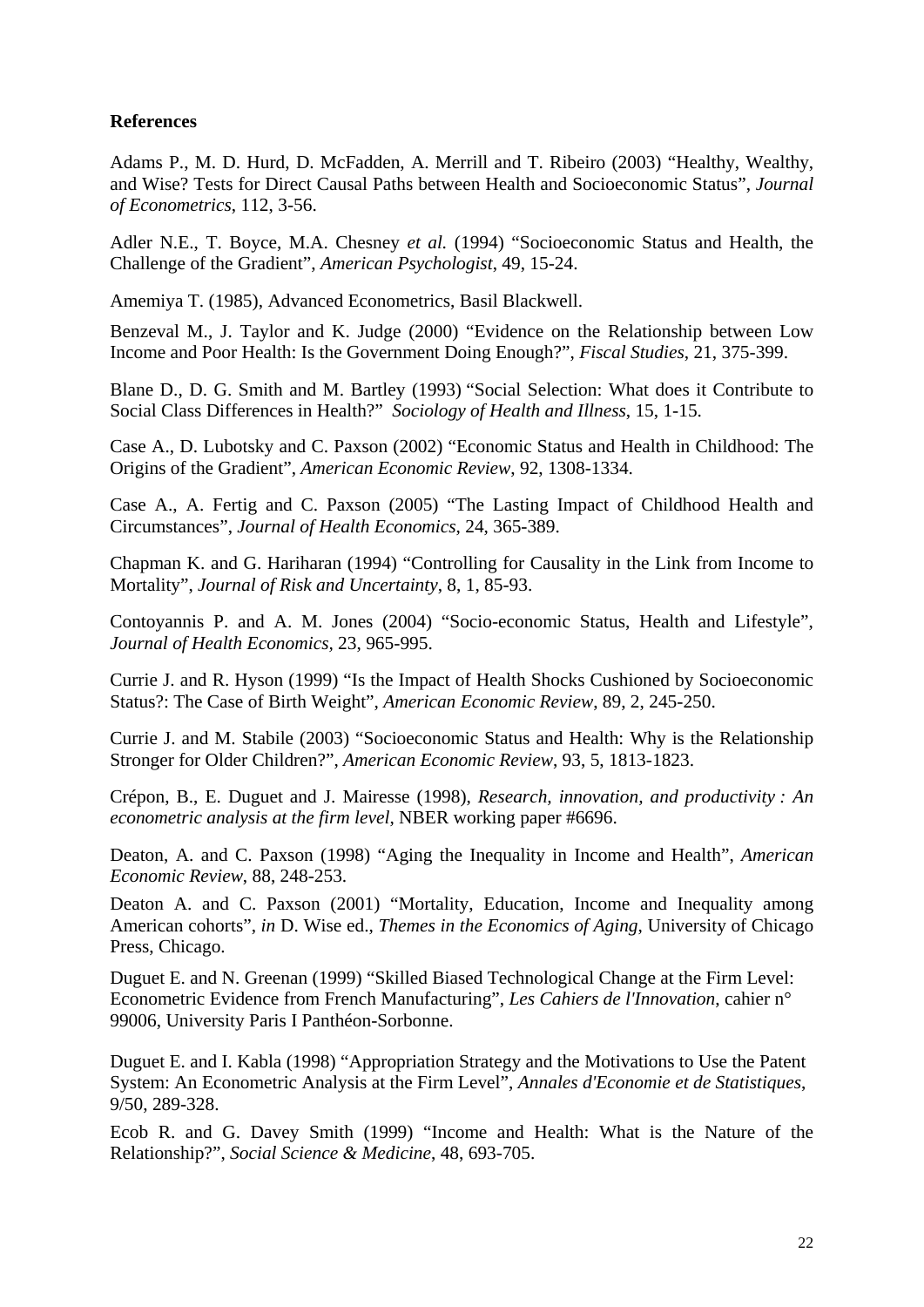Ehrlich I. and H. Chuma (1990) "A Model of the Demand for Longevity and the Value of Life Extension", *Journal of Political Economics*, 98, 4, 761–782.

Everson S. A., S. C. Maty, J. W. Lynch and G. A. Kaplan (2002) "Epidemiologic Evidence for the Relation between Socioeconomic Status and Depression, Obesity and Diabetes", *Journal of Psychosomatic Research*, 53, 891-895.

Fiscella K. and P. Franks (2000) "Individual Income, Income Inequality, Health and Mortality: What are the Relationships?", *Health Services research*, 35, 307-318.

Fuchs V. (1986), The Health Economy, Harvard University Press, Cambridge MA.

Goldman N. (2001) "Social Inequalities in Health - Disentangling the Underlying Mechanisms, in Weinstein M., Hermalin A.I. and Stoto M.A. (eds), *Population Health and Aging, Strengthening the Dialogue between Epidemiology and Demography*. New York : The New York Academy of Sciences.

Gouriéroux C., A. Monfort and A. Trognon (1985), Moindres Carrés Asymptotiques, *Annales de l'INSEE*, 58, 91-122.

Gouriéroux, C. and A. Monfort (1996), *Statistics and Econometric Models*, Cambridge University Press, Cambridge.

Grossman, M. (1972) On the concept of health capital and the demand for health. *Journal of Political Economy*, 80, 2, 223-255.

Grundy E. and G. Holt (2000) "Adult Life Experiences and Health in Early Old Age in Great Britain", *Social Science and Medicine*, 51, 1061-1074.

Hitiris T. and J. Posnett (1992) "The Determinants and Effects of Health Expenditure in Developed Countries", *Journal of Health Economics*, 11, 173-181.

Kuh D., C. Power, D. Blane and M. Bartley (1997) "Social Pathways between Childhood and Adult Health", in *A Life Course Approach to Chronic Disease Epidemiology*, edited by D. Kuh and Y. Ben-Shlomo, New York: Oxford University Press.

Lindeboom M., A. Llena-Noza and B. van der klaauw (2005) "The Interrelation between Disability and Work and the Role of Health Shocks", working paper.

Legros D. and F. Galia (2004) "Research and Development, Innovation, Training, Products' Quality and Profitability: Econometric Evidence from France", working paper ERMES, n°04- 11.

Martelin T. (1994) "Mortality by Indicators of Socioeconomic Status among the Finnish Elderly", *Social Science & Medicine*, 38, 1257-1278.

Meer J., D. Miller H. and Rosen (2003) "Exploring the Health-Wealth Nexus", *Journal of Health Economics*, 22, 713-730.

Or Z. (2000) "Determinants of Health Outcomes in Industrialised Countries: A Pooled, Crosscountry, Time-series Analysis", *OECD Economic Studies*, n°30, 2000/1.

O' Reilly D. (2002) "Standard Indicators of Deprivation: Do they Disadvantage Older People?", *Age and Ageing*, 31, 197-202.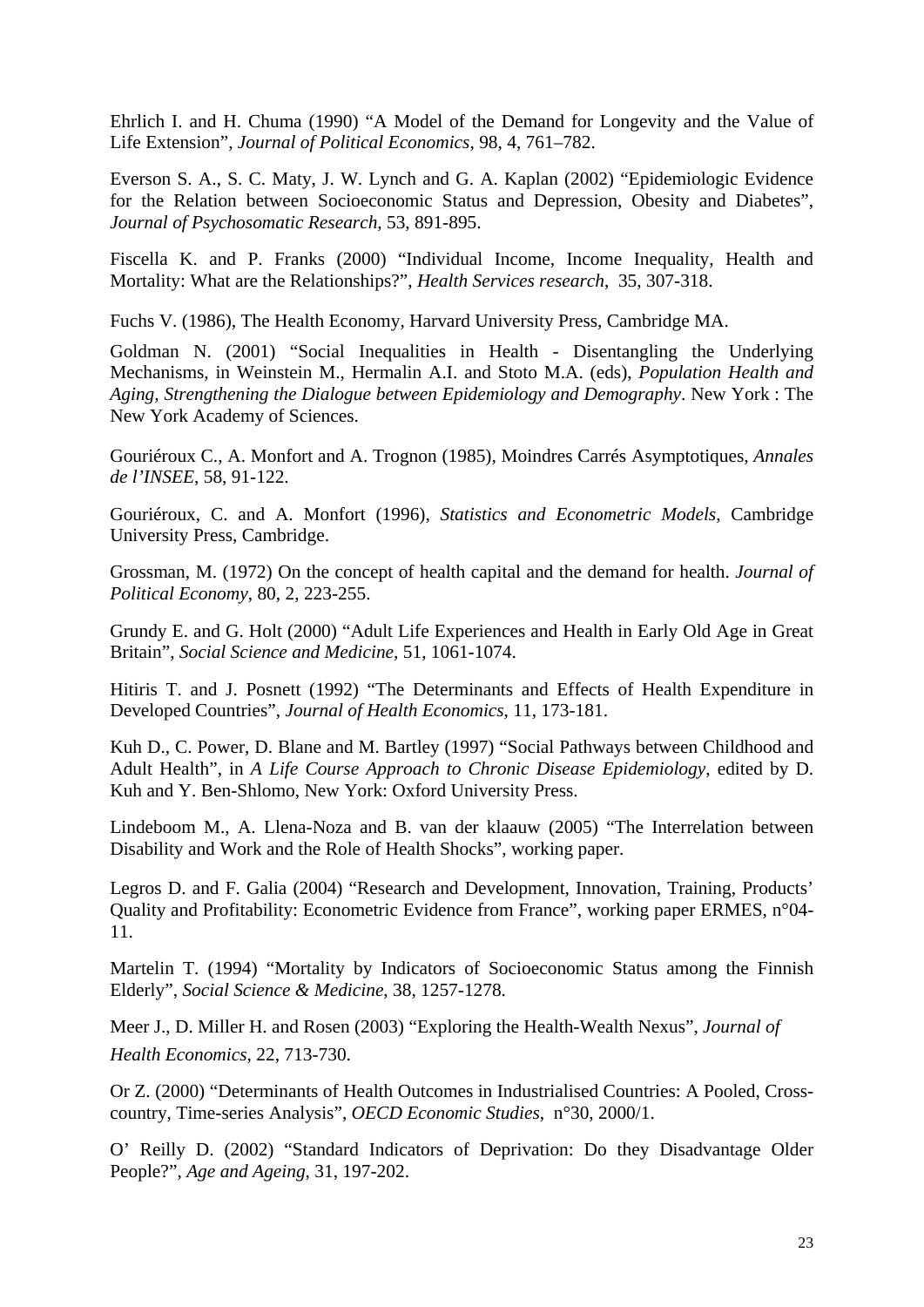Osler M., E. Prescott, M. Grønbæk, U. Christensen, P. Due and G. Engholm (2002) "Income Inequality, Individual Income and Mortality in Danish Adults: Analysis of Pooled Data from two Cohort Studies", *British Medical Journal*, 324, 7313-7328.

Pincus T., R. Esther, A.D. De Walt and L. F. Callahan (1998) "Social Conditions and Self-Management are more Powerful Indicators of Health than Access to Care", *Annals of Internal Medicine*, 129, 5, 406-411.

Preston, S. and P. Taubman (1994) "Socioeconomic Differences in Adult Mortality and Health Status", In Martin L. and S. Preston *eds. Demography and Aging*, National Academy Press, Washington, 279-318.

Reynolds J. and C. Ross (1998) "Social Stratification and Health: Education's Benefit beyond Economic Status and Social Origins", *Social Problems*, 45, 221-247.

Ruhm C. J. (2000) "Are Recessions Good for your Health?", *The Quarterly Journal of Economics*, 617-650.

Shibuya, K., Hashimoto, H. and Yano, E. (2002) Individual Income, income distribution, and self rated health in Japan: cross sectional analysis of nationally representative sample, *British Medical Journal*, 324.

Skalli A, E. Johansson and I. Theodossiou (2006), Are the Healthier Wealthier or the Wealthier Healthier? The European Evidence, ETLA, Helsinki.

Smith J. (1999) "Healthy Bodies and Thick Wallets: the Dual Relation between Health and Economic Status", *Journal of Economic Perspectives*, 13, 155-166.

Smith, J. P. and Kington R. (1997) "Demographic and Economic Correlates of Health in Old Age", *Demography*, 34, 159-170.

Soobadeer M-J. and F. LeClere (1999) "Aggregation and the Measurement of Income Inequality: Effects on Morbidity", *Social Science and Medicine*, 48, 733-744.

Sturm, R. and C. R. Gresenz (2002) "Relations of Income Inequality and Family Income to Chronic Medical Conditions and Mental Health Disorders: National Survey", *British Medical Journal*, 324.

van Doorslaer E., A. Wagstaff, H. Bleichrodt, S. Calonge, U. Gerdtham and M. Gerfin (1997) "Income-related Inequalities in Health: Some International Comparisons", *Journal of Health Economics*, 16, 93-122.

van Rossum C. T. M., H. van de Mheen, J. P. Mackenbach and D. E. Grobbee (2000) "Socioeconomic Status and Mortality in Dutch Elderly People - The Rotterdam Study", *European Journal of Public Health*, 10, 255-261.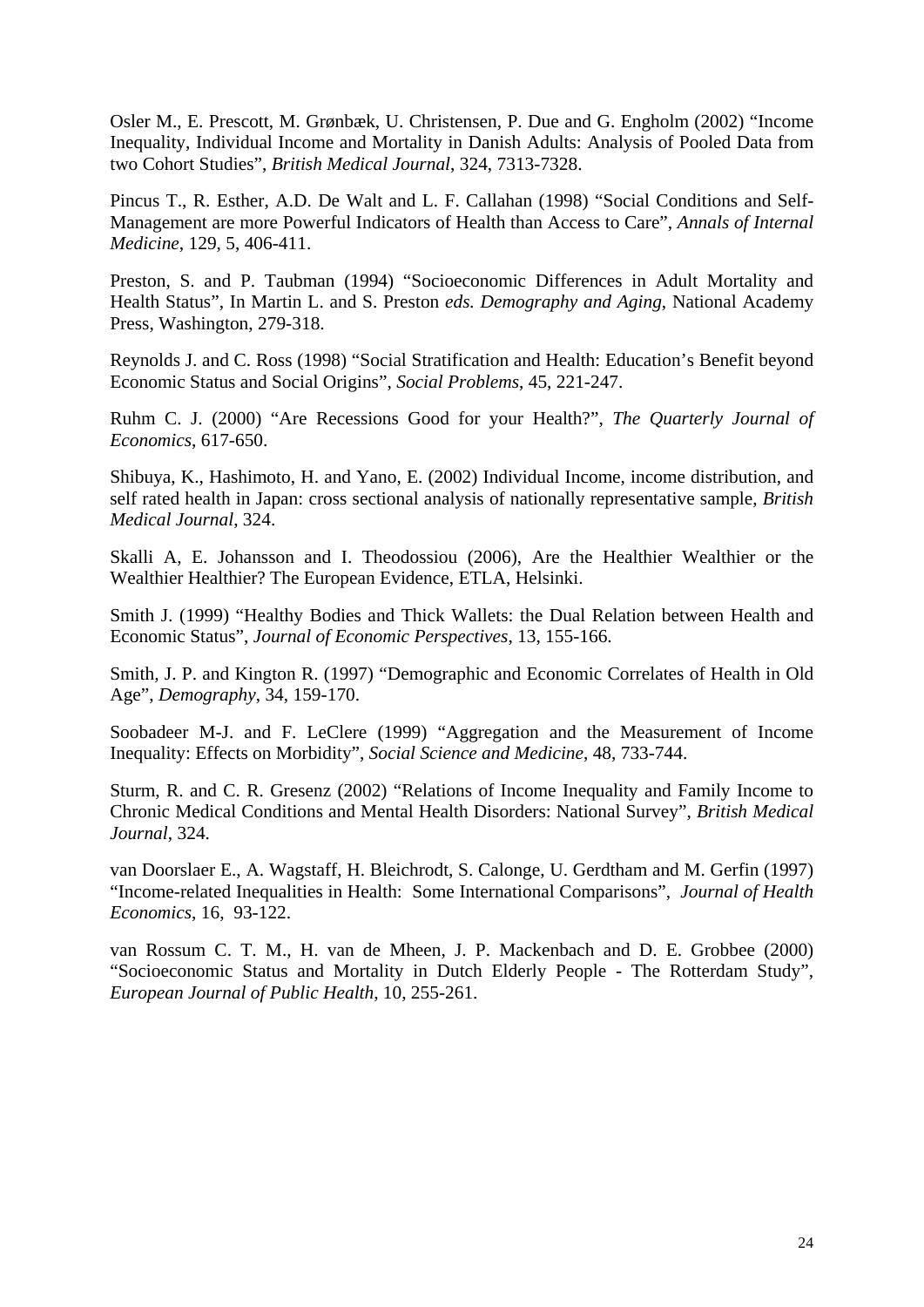## **Appendix 1**

## **Method of estimation: ALS**

The key idea of ALS is to estimate reduced form coefficients in each equation of the model separately and then infer from these auxiliary parameters the structural form parameters of the model, using a minimum distance estimator. The intuition is the same as the method of indirect least squares, although ALS is more general. We thus have two estimation issues: first, estimating the reduced form parameters and their joint covariance matrix; then estimating the structural form parameters in a consistent and efficient way. The first problem is solved by interpreting the maximum likelihood estimators of the reduced form equations as specific M-estimators. The second problem comes down to writing explicitly the relationships between the structural form parameters (parameters of interest) and the reduced form parameters (auxiliary parameters).

#### **Reduced form estimation**

Our structural model consists of five equations:

$$
\begin{cases}\nY_1 = \gamma_{13}Y_3 + \gamma_{14}Y_4 + X_1\beta_1 + u_1 \\
Y_2 = \gamma_{23}Y_3 + \gamma_{24}Y_4 + X_2\beta_2 + u_2 \\
Y_3 = \gamma_{35}Y_5 + X_3\beta_3 + u_3 \\
Y_4 = \gamma_{45}Y_5 + X_4\beta_4 + u_4 \\
Y_5 = X_5\beta_5 + u_5\n\end{cases}
$$
\n(1)

where  $Y_i$ ,  $j = 1, \dots, 5$ , are measures of socio-economic events (SESE), health events (HE), socio-economic history (SESH), health history (HH) and of tastes and behaviours (TB), respectively,  $X_j$ ,  $j = 1, \dots, 5$ , are vectors of exogenous explanatory variables,  $\gamma_{jk}$  and  $\beta_j$ ,  $j, h = 1, \dots, 5$ , are parameter vectors of conformable dimensions and  $u_j$ ,  $j = 1, \dots, 5$ , are random disturbances. The five equations of the model are an ordered probit model, a *Poisson* regression model, a Tobit model, a probit model and a linear model, respectively.

Once the reduced form of the model is written, the estimation problem becomes that of a series of single equations and the estimation method that is the most appropriate for each equation can be applied. One can thus write: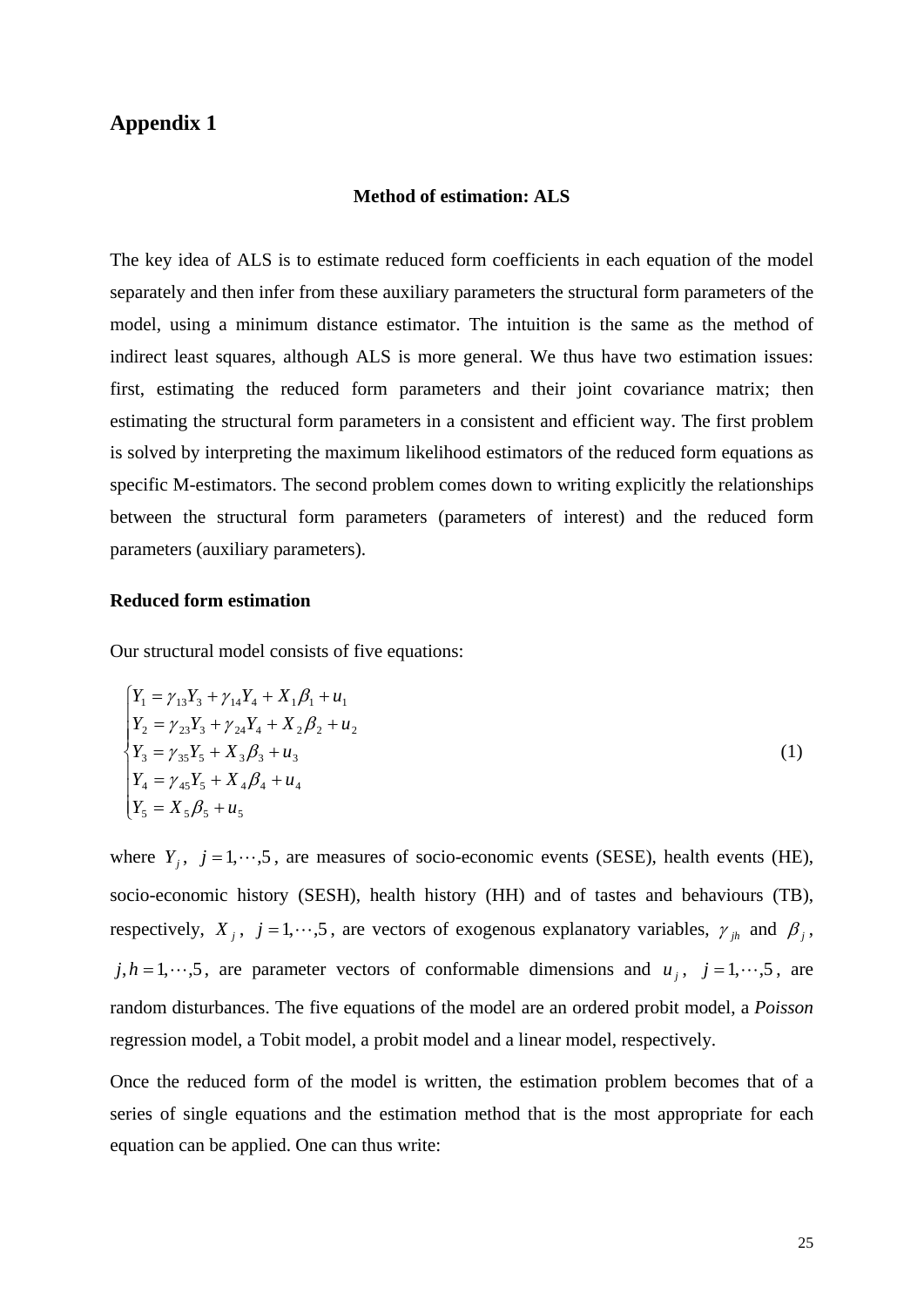$$
\hat{\pi}_k \in \arg \max_{\pi_k} L_k(\pi_k), \qquad k = 1, \cdots, 5
$$

where  $\pi_k$  is the reduced form parameter in equation *k* and  $L_k$ , the corresponding likelihood function. The problem remains to estimate the joint covariance matrix of the  $\hat{\gamma}_k$ 's. We can solve it by considering that our estimators can also be defined globally by:

$$
\hat{\pi} \in \arg \max_{\pi} L(\pi) \text{ with } \pi = \begin{pmatrix} \pi_1 \\ \vdots \\ \pi_5 \end{pmatrix} \text{ and } L(\pi) = \sum_{k=1}^{5} L_k(\gamma_k)
$$

Maximising *L* with respect to  $\pi$  gives exactly the maximum likelihood estimators. This property arises from the separability of  $L(\pi)$  with respect to the  $\hat{\gamma}_k$ 's. These estimators can be interpreted as M-estimators. Under the usual regularity conditions for M-estimators:

$$
\sqrt{N}(\hat{\pi} - \pi) \longrightarrow N(0, \Omega)
$$

with asymptotic covariance matrix:

$$
\Omega = J^{-1}IJ^{-1}
$$

where

$$
I = E E \left[ \frac{\partial L}{\partial \pi} (\pi_0) \frac{\partial L}{\partial \pi'} (\pi_0) \right], \qquad J = E E \left[ - \frac{\partial^2 L}{\partial \pi \partial \pi'} (\pi_0) \right]
$$

where  $\pi_0$  denotes the true value of parameter  $\pi$  and the expectations are taken with respect to the distributions of the exogenous variables (index *X*) and of the endogenous variables (index *Y*).

The matrix *I* and the matrix *J* can be estimated by their sample counterparts:

$$
\hat{I} = \frac{1}{N} \sum_{i=1}^{N} \frac{\partial L_i}{\partial \pi} (\hat{\pi}) \frac{\partial L_i}{\partial \pi'} (\hat{\pi}), \qquad \hat{J} = -\frac{1}{N} \sum_{i=1}^{N} \frac{\partial^2 L_i}{\partial \pi \partial \pi'} (\hat{\pi})
$$

where  $N$  is the sample size. Note that since the objective function is separable, the offdiagonal terms (the cross derivatives) in  $\hat{J}$  (and *J*) are zero.

Eventually,

$$
\hat{\Omega}=\hat{J}^{-1}\hat{I}\hat{J}^{-1}
$$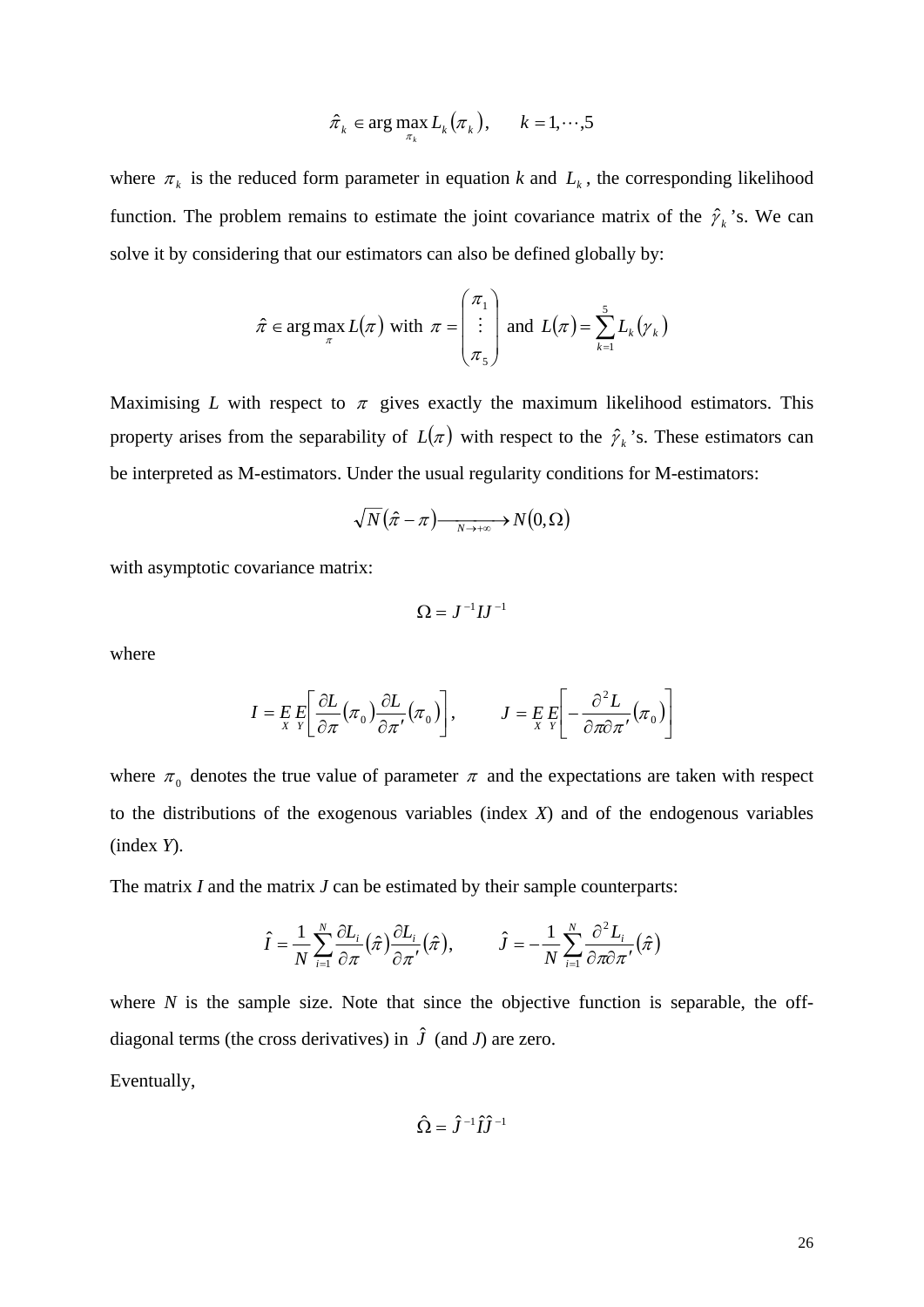can be used as the estimator of the covariance matrix of the estimated reduced form parameters.

Through  $\hat{\Omega}$  (and  $\hat{I}$ ), the correlations between the perturbations of the different equations of the model are taken into account, without making any specific distributional assumptions on their joint distribution.

## **The reduced form:**

Let us write the reduced form:

$$
\begin{cases}\nY_1 = X\pi_1 + v_1 \\
Y_2 = X\pi_2 + v_2 \\
Y_3 = X\pi_3 + v_3 \\
Y_4 = X\pi_4 + v_4 \\
Y_5 = X\pi_5 + v_5\n\end{cases}
$$
\n(2)

where:

Define exclusion matrices 
$$
S_k
$$
,  $k = 1, \dots, 5$ , consisting of 1's and 0's at the appropriate places, such that:

 $\vert$  $\lfloor$  $\vert$  $\vert$  $\vert$  $\lfloor$  $\vert$  $\vert$ 

=

 $(N, k)$ 

*N k*

*X*

 $\overline{\phantom{a}}$ 

 $\left( N,\check{k_5} \right)$ 

*X*

*N k*

*X*

 $\Lambda$ <sup>3</sup><br> $(N, k_3)$ 

*N k*

 $\mathbb{Z}_2$ <br> $(N, k_2)$ 

*N k*

*X*

*X*

 $\begin{array}{c} \n\blacktriangle \mathbf{1} \\
(N, k_1)\n\end{array}$ 

*N k*

*X*

5  $(X_4)$ <br>( $N, k_4$ )

4

3

2

1

⎥ ⎥ ⎥ ⎥ ⎥ ⎥ ⎥ ⎥

⎤

 $\overline{\phantom{a}}$ 

$$
XS_k = X_k
$$

Then, substituting of (2) into (1) and identifying, we get:

$$
\begin{cases}\n\pi_1 = \gamma_{13}\pi_3 + \gamma_{14}\pi_4 + S_1\beta_1 \\
\pi_2 = \gamma_{23}\pi_3 + \gamma_{24}\pi_4 + S_2\beta_2 \\
\pi_3 = \gamma_{35}\pi_5 + S_3\beta_3 \\
\pi_4 = \gamma_{45}\pi_5 + S_4\beta_4 \\
\pi_5 = S_5\beta_5\n\end{cases}
$$
\n(3)

Amemiya suggested directly estimating the system (3) using regression methods. Let us use the following notations: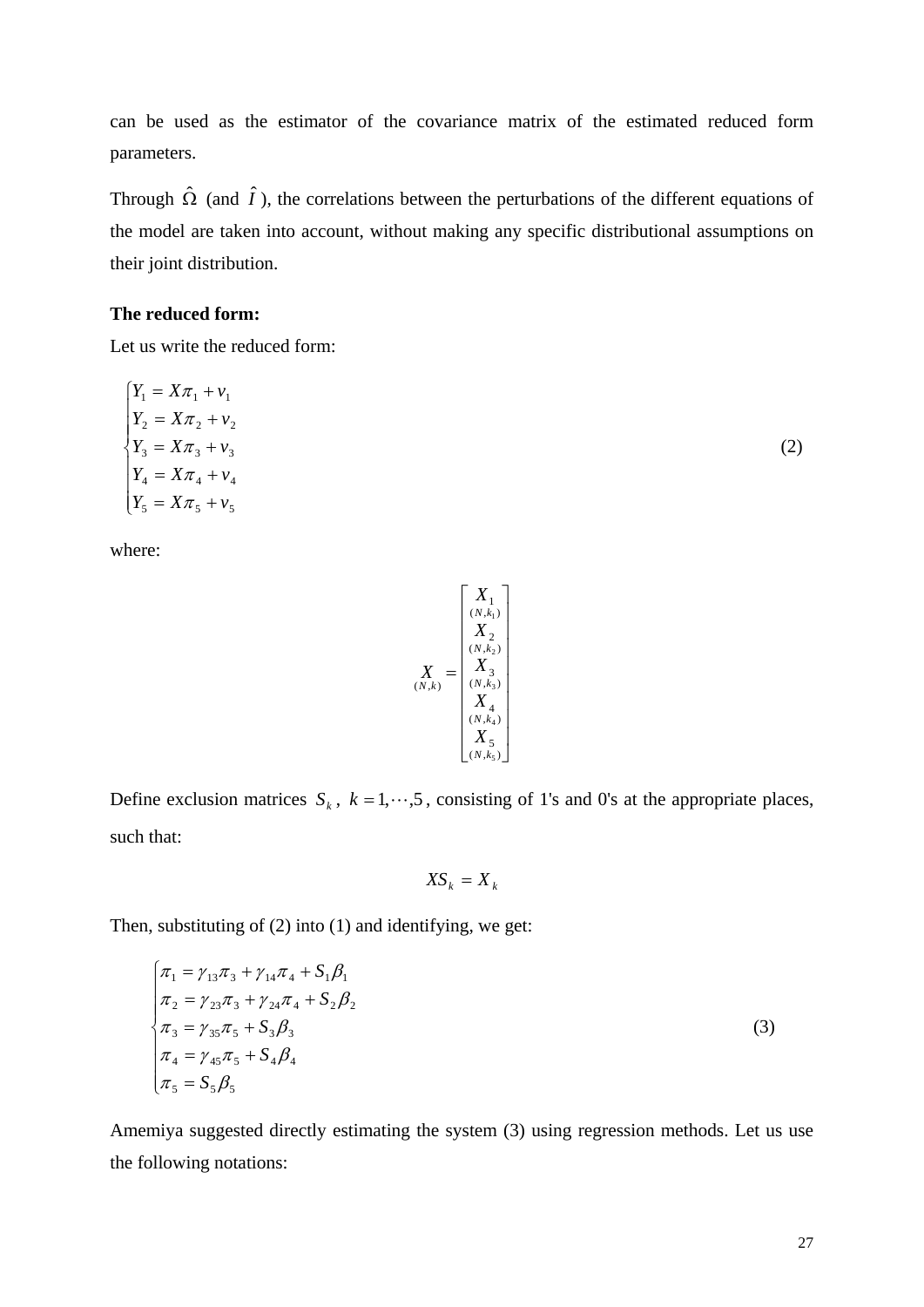$$
\hat{\Pi}_1 = (\hat{\pi}_3, \hat{\pi}_4, S_1) \quad \theta'_1 = (\gamma_{13}, \gamma_{14}, \beta_1) \n\hat{\Pi}_2 = (\hat{\pi}_3, \hat{\pi}_4, S_2) \quad \theta'_2 = (\gamma_{13}, \gamma_{14}, \beta_2) \n\hat{\Pi}_3 = (\hat{\pi}_5, S_3) \quad \theta'_3 = (\gamma_{35}, \beta_3) \n\hat{\Pi}_4 = (\hat{\pi}_5, S_4) \quad \theta'_4 = (\gamma_{45}, \beta_4) \n\hat{\Pi}_5 = (S_5) \quad \theta'_5 = (\beta_5)
$$

and:

$$
\eta_k = (\hat{\pi}_k - \pi_k) - \sum_{m \neq k} (\hat{\pi}_m - \pi_m), \qquad k = 1, \cdots, 5
$$

We get:

$$
\begin{cases}\n\pi_1 = \hat{\Pi}_1 \theta_1 + \eta_1 \\
\pi_2 = \hat{\Pi}_2 \theta_2 + \eta_2 \\
\pi_3 = \hat{\Pi}_3 \theta_3 + \eta_3 \\
\pi_4 = \hat{\Pi}_4 \theta_4 + \eta_4 \\
\pi_5 = \hat{\Pi}_5 \theta_5 + \eta_5\n\end{cases}
$$

or, in matrix notations:

 $\pi = \hat{\Pi}\theta + \eta$ .

where  $\eta = g(\theta, \hat{\Pi})$ .

The basic idea of ALS is to use the estimate  $\hat{\Pi}$  of  $\pi$  obtained in a first step and compute in a second step an estimate  $\hat{\theta}$  of  $\theta$  such that  $g(\hat{\theta}, \hat{\Pi})$  is as 'close to zero' as possible. That is, we solve the program:

$$
\hat{\theta} = \arg\min_{\theta} g(\theta, \hat{\Pi})' \Psi^{-1} g(\theta, \hat{\Pi})
$$

where  $\Psi$  is a metric. Whatever  $\Psi$  is,  $\hat{\theta}$  is consistent if  $\Pi$  is consistent, and it is asymptotically efficient for  $\Psi$  given by:

$$
\Psi^* = \underset{asymp}{V} \left[g\left(\theta, \hat{\Pi}\right)\right] = \frac{\partial g}{\partial \Pi'}\left(\theta, \hat{\Pi}\right) \Omega \frac{\partial g'}{\partial \Pi'}\left(\theta, \hat{\Pi}\right)
$$

where  $\Omega = V_{asymp}$   $|\hat{\Pi}|$  is the covariance matrix of  $\hat{\Pi}$ . Since we need an estimate of  $\theta$  to estimate the optimal metric  $\Psi^*$ , we may estimate  $\theta$  in two steps:

In the first step, we can use for  $\Psi$  the Euclidian metric and estimate  $\theta$  as: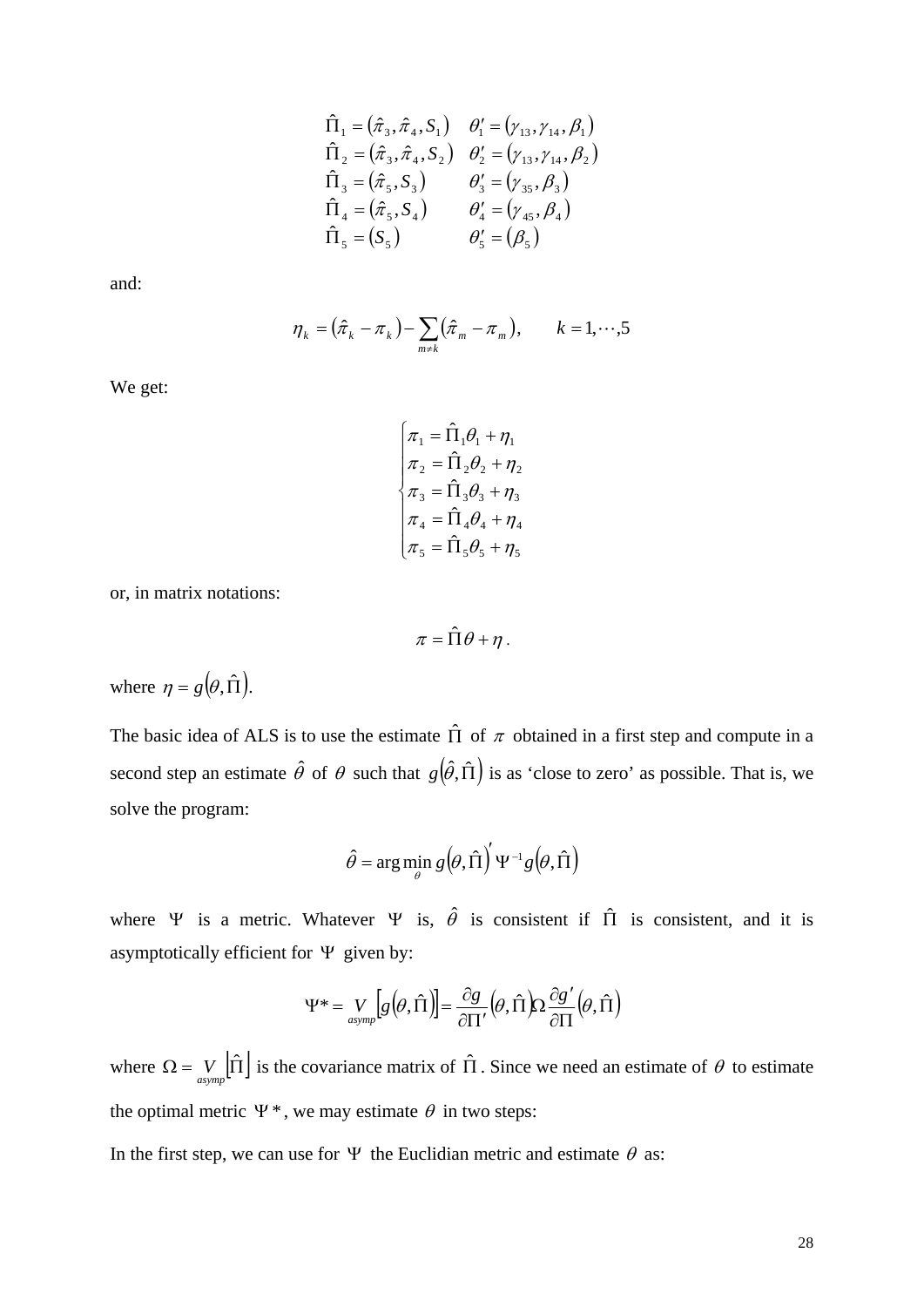$$
\hat{\theta} = \arg\min_{\theta} g(\theta, \hat{\Pi})' g(\theta, \hat{\Pi})
$$

and the asymptotic distribution of  $\hat{\theta}$  is then:

$$
\sqrt{N}\left(\hat{\theta}-\theta\right)\xrightarrow[N\to+\infty]{}N(0,\Sigma)
$$

with:

$$
\Sigma = \left(\frac{\partial g'}{\partial \theta} \frac{\partial g}{\partial \theta'}\right)^{-1} \frac{\partial g'}{\partial \theta} \frac{\partial g}{\partial \Pi'} \Omega \frac{\partial g'}{\partial \Pi} \frac{\partial g}{\partial \theta'} \left(\frac{\partial g'}{\partial \theta} \frac{\partial g}{\partial \theta'}\right)^{-1}
$$

Replacing  $\theta$ ,  $\Pi$  and  $\Omega$  by their consistent estimates  $\hat{\theta}$ ,  $\hat{\Pi}$  and  $\hat{\Omega}$ , we are now able to compute an estimated  $\hat{\Psi}^*$  such that:

$$
\hat{\Psi}^* = \frac{\partial g}{\partial \Pi'} \left( \hat{\theta}, \hat{\Pi} \right) \hat{\Omega} \frac{\partial g'}{\partial \Pi} \left( \hat{\theta}, \hat{\Pi} \right)
$$

In the second step, we can then compute the corresponding optimal ALS estimator  $\theta^*$  such that:

$$
\hat{\theta} = \arg\min_{\theta} g(\theta, \hat{\Pi})' \hat{\Psi}^{*-1} g(\theta, \hat{\Pi})
$$

and the asymptotic distribution of  $\theta^*$  is:

$$
\sqrt{N}(\theta^* - \theta) \xrightarrow[N \to +\infty]{} N(0, \Sigma^*)
$$

where  $\Sigma^*$  can be estimated by:

$$
\Sigma^* = \left(\frac{\partial g'}{\partial \theta} \left(\hat{\theta}, \hat{\Pi}\right) \hat{\Psi}^{*^{-1}} \frac{\partial g}{\partial \theta'} \left(\hat{\theta}, \hat{\Pi}\right)\right)^{-1}.
$$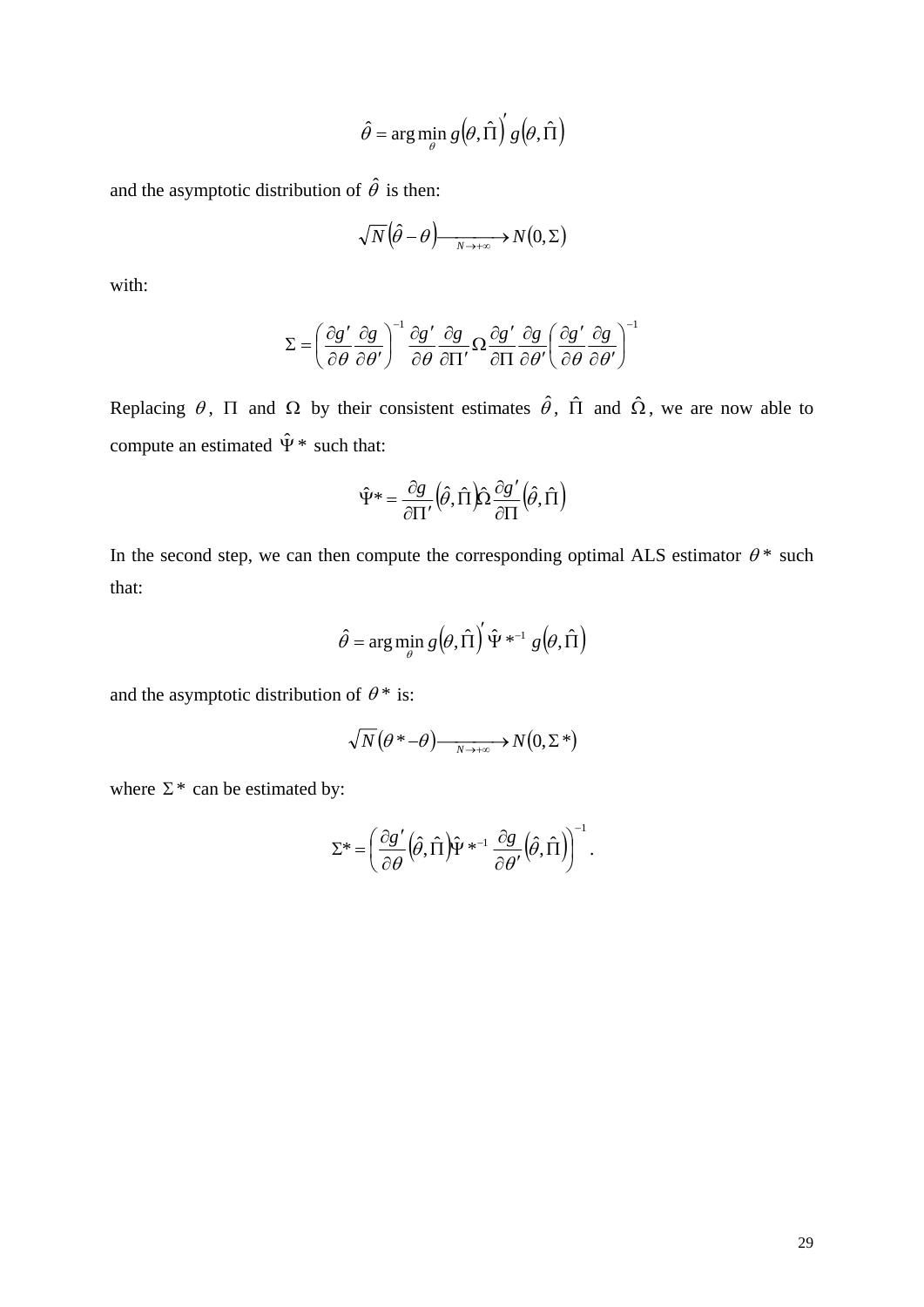# **Appendix 2**

| Table A.1: Descriptive statistics of the variables (pooled data) |  |  |  |  |
|------------------------------------------------------------------|--|--|--|--|
|------------------------------------------------------------------|--|--|--|--|

| Variables                                      | Percentages / Means |  |  |  |  |
|------------------------------------------------|---------------------|--|--|--|--|
| Tastes & Behaviours (TB): investment in health |                     |  |  |  |  |
| Fish consumption per week                      | 1.54                |  |  |  |  |
| Fruit & vegetables consumption per week        | 7.83                |  |  |  |  |
| Water glasses per day                          | 6.32                |  |  |  |  |
| Smoking history index (0-4): 4=never smoke     | 2.39                |  |  |  |  |
| Exercise history index: 0=never exercise       | 2.17                |  |  |  |  |
| Alcohol glasses per week                       | 6.94                |  |  |  |  |
| At a least 1 preventive medical visit (%)      | 63.12               |  |  |  |  |
| <b>BMI</b>                                     | 27.62               |  |  |  |  |
| Health events (HE): ADL-score (%)              |                     |  |  |  |  |
| 0                                              | 28.09               |  |  |  |  |
| 1                                              | 21.48               |  |  |  |  |
| 2                                              | 13.09               |  |  |  |  |
| 3                                              | 9.36                |  |  |  |  |
| 4                                              | 6.11                |  |  |  |  |
| 5                                              | 5.40                |  |  |  |  |
| 6                                              | 3.69                |  |  |  |  |
| 7                                              | 2.54                |  |  |  |  |
| 8                                              | 2.42                |  |  |  |  |
| 9                                              | 3.27                |  |  |  |  |
| 10                                             | 4.54                |  |  |  |  |
| <b>SES history (SESH)</b>                      |                     |  |  |  |  |
| Non-censored observations (%)                  | 29.79               |  |  |  |  |
| Unemployment duration in months over 10 years  | 29.43               |  |  |  |  |
| SES events (SESE): household income (%)        |                     |  |  |  |  |
| $1st$ quintile                                 | 20.25               |  |  |  |  |
| $2nd$ quintile                                 | 18.19               |  |  |  |  |
| $3rd$ quintile                                 | 20.89               |  |  |  |  |
| $4th$ quintile                                 | 17.91               |  |  |  |  |
| $5th$ quintile                                 | 22.75               |  |  |  |  |
| Health history (HH) (%)                        |                     |  |  |  |  |
| Very good/good self-assessed status            | 78.14               |  |  |  |  |